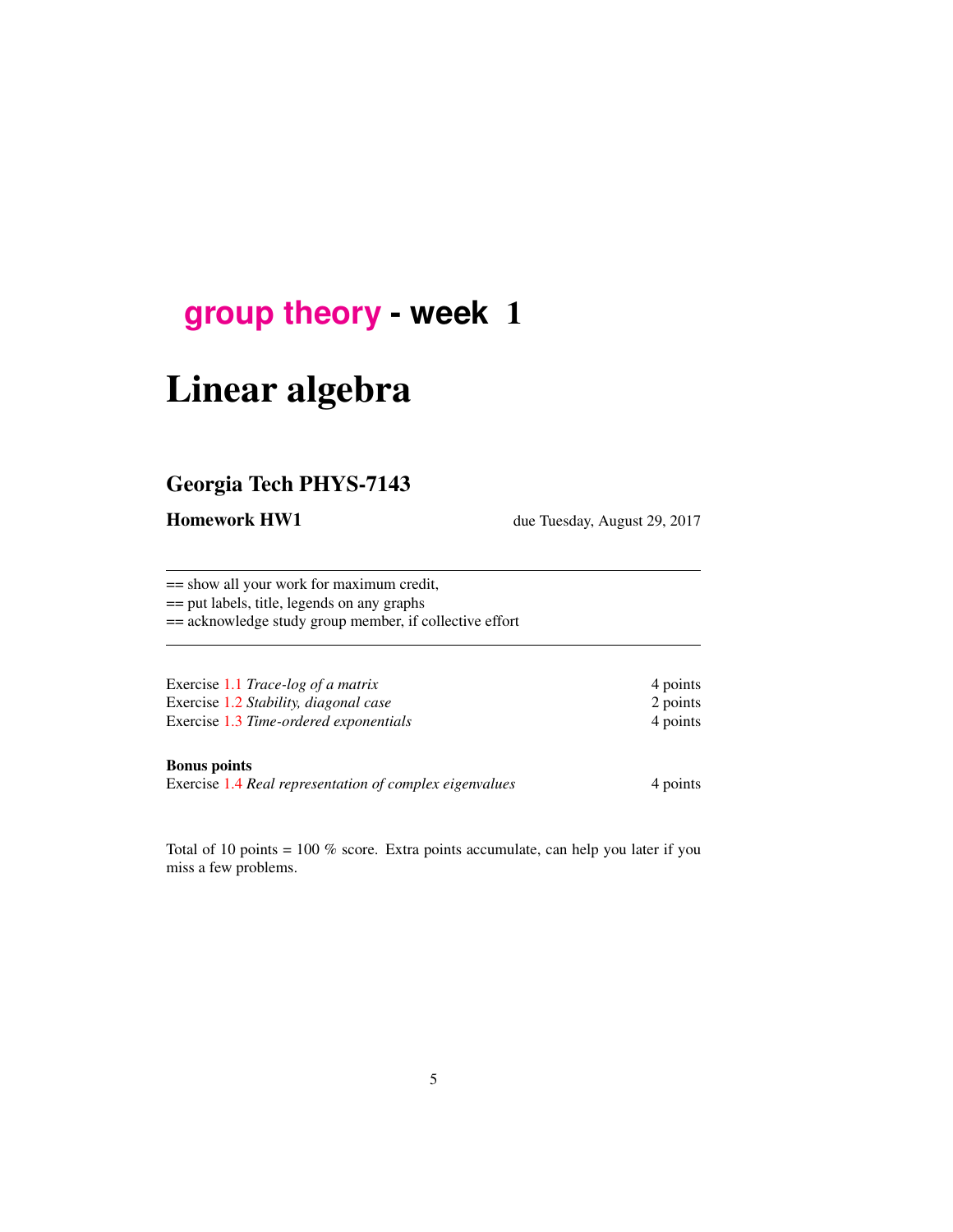#### 2017-08-29 Predrag Lecture 1 Linear algebra - a brief recap

Course start: *If I am allowed to teach group theory* video [\(click here\),](https://www.youtube.com/embed/k7Fakf51jGQ) then

read Predrag notes - derivation of  $e^{(1)}$  eigenvector; sketch eigenvectors. Sect. 1.2 *Matrix-valued functions* Sect. 1.3 *A linear diversion* Sect. 1.4 *Eigenvalues and eigenvectors*

2017-08-31 Predrag Lecture 2 (with spill over into lecture 3)

Recap from Lecture 1: state Hamilton-Cayley equation, projection operators (1.33), any matrix function is evaluated by spectral decomposition (1.36). Work through example 1.6

Predrag notes: Right (column) and left (row) eigenvectors

Predrag notes on moment of inertia tensor,

Predrag handwritten notes are not on the web, for those stretches you might want to take your own notes in the lecture.

## 1.1 Literature

Mopping up operations are the activities that engage most scientists throughout their careers.

— Thomas Kuhn, *The Structure of Scientific Revolutions*

The subject of linear algebra generates innumerable tomes of its own, and is way beyond what we can exhaustively cover. We have added to the [course homepage](http://birdtracks.eu/courses/PHYS-7143-17/schedule.html) some linear operators and matrices reading: Stone and P. Goldbart [9], *Mathematics for Physics: A Guided Tour for Graduate Students*, [Appendix A.](http://birdtracks.eu/courses/PHYS-7143-17/StGoAppA.pdf) This is an advanced summary where you will find almost everything one needs to know. More pedestrian and perhaps easier to read is Arfken and Weber [1] *Mathematical Methods for Physicists: A Comprehensive Guide*, [Chapter 3.](http://birdtracks.eu/courses/PHYS-7143-17/ArWe05chap3.pdf)

#### 1.2 Matrix-valued functions

Why should a working physicist care about linear algebra? Physicists were blissfully ignorant of group theory until 1920's, but with Heisenberg's sojourn in Helgoland, everything changed. Quantum Mechanics was formulated as

$$
\phi(t) = \hat{U}^t \phi(0), \qquad \hat{U}^t = e^{-\frac{i}{\hbar}t\hat{H}}, \tag{1.1}
$$

where  $\phi(t)$  is the quantum wave function t,  $\hat{U}^t$  is the unitary quantum evolution operator, and  $\hat{H}$  is the Hamiltonian operator. Fine, but what does this equation *mean*? In the first lecture we deconstruct it, make  $\hat{U}^t$  computationally explicit as a the time-ordered product (1.25).

PHYS-7143-17 week1 6 2017-09-19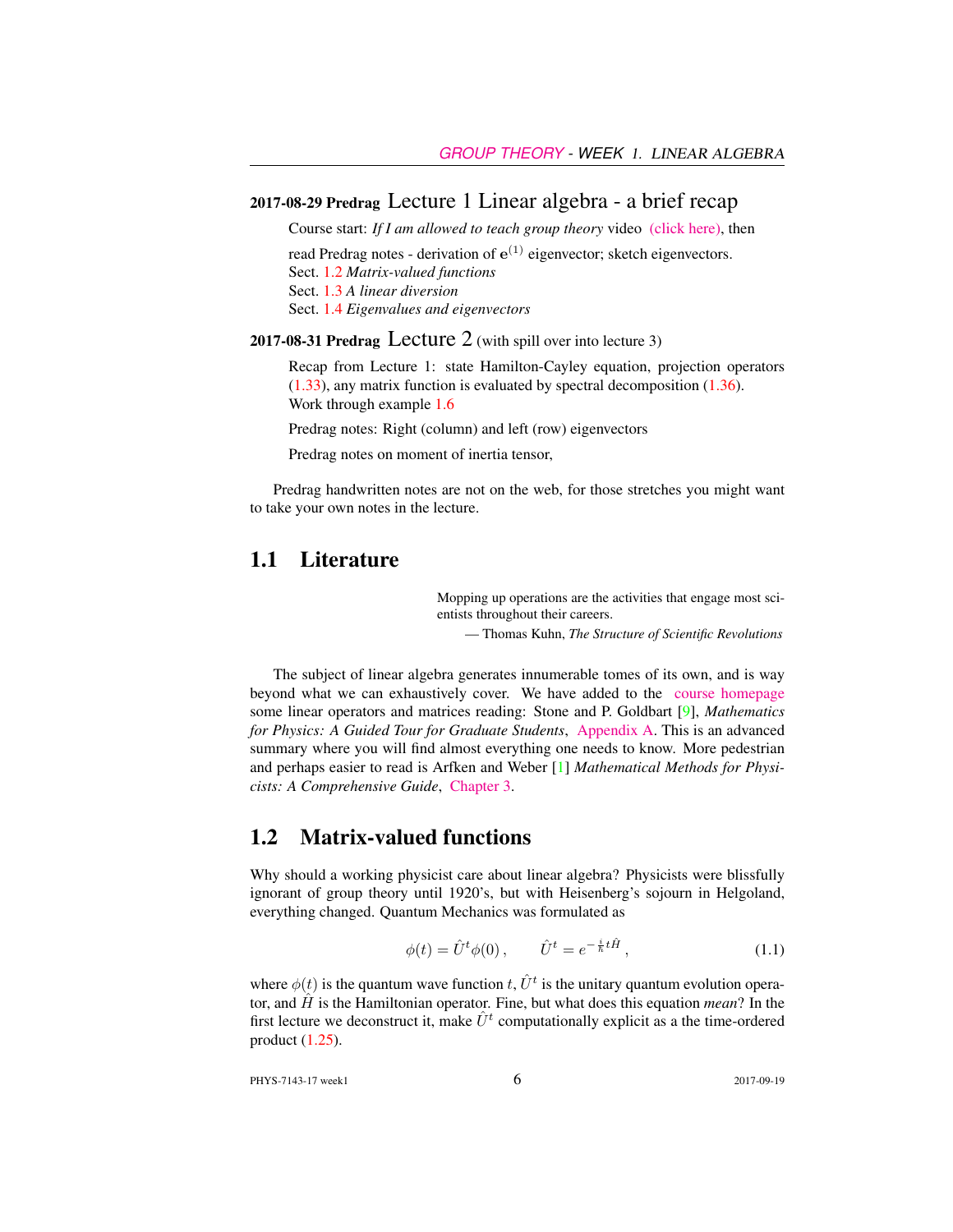The matrices that have to be evaluated are very high-dimensional, in principle infinite dimensional, and the numerical challenges can quickly get out of hand. What made it possible to solve these equations analytically in 1920's for a few iconic problems, such as the hydrogen atom, are the symmetries, or in other words group theory, which start sketching out in the second lecture (and fill in the details in the next 27 lectures).

Whenever you are confused about an "operator", think "matrix". Here we recapitulate a few matrix algebra concepts that we found essential. The punch line is (1.44): Hamilton-Cayley equation  $\prod (M - \lambda_i 1) = 0$  associates with each distinct root  $\lambda_i$  of a matrix M a projection onto ith vector subspace

$$
\mathbf{P}_i = \prod_{j \neq i} \frac{\mathbf{M} - \lambda_j \mathbf{1}}{\lambda_i - \lambda_j}.
$$

What follows - for this week - is a jumble of Predrag's notes. If you understand the examples, we are on the roll. If not, ask :)

How are we to think of the quantum operator

$$
\hat{H} = \hat{T} + \hat{V}, \qquad \hat{T} = \hat{p}^2 / 2m, \qquad \hat{V} = V(\hat{q}),
$$
\n(1.2)

corresponding to a classical Hamiltonian  $H = T + V$ , where T is kinetic energy, and V is the potential?

Expressed in terms of basis functions, the quantum evolution operator is an infinitedimensional matrix; if we happen to know the eigenbasis of the Hamiltonian, the problem is solved already. In real life we have to guess that some complete basis set is good starting point for solving the problem, and go from there. In practice we truncate such operator representations to finite-dimensional matrices, so it pays to recapitulate a few relevant facts about matrix algebra and some of the properties of functions of finite-dimensional matrices.

Matrix derivatives. The derivative of a matrix is a matrix with elements

$$
\mathbf{A}'(x) = \frac{d\mathbf{A}(x)}{dx}, \qquad A'_{ij}(x) = \frac{d}{dx}A_{ij}(x). \tag{1.3}
$$

Derivatives of products of matrices are evaluated by the chain rule

$$
\frac{d}{dx}(\mathbf{AB}) = \frac{d\mathbf{A}}{dx}\mathbf{B} + \mathbf{A}\frac{d\mathbf{B}}{dx}.
$$
\n(1.4)

A matrix and its derivative matrix in general do not commute

$$
\frac{d}{dx}\mathbf{A}^2 = \frac{d\mathbf{A}}{dx}\mathbf{A} + \mathbf{A}\frac{d\mathbf{A}}{dx}.
$$
 (1.5)

The derivative of the inverse of a matrix, if the inverse exists, follows from  $\frac{d}{dx}(\mathbf{A}\mathbf{A}^{-1}) =$ 0:

$$
\frac{d}{dx}\mathbf{A}^{-1} = -\frac{1}{\mathbf{A}}\frac{d\mathbf{A}}{dx}\frac{1}{\mathbf{A}}.
$$
\n(1.6)

2017-09-19 7 PHYS-7143-17 week1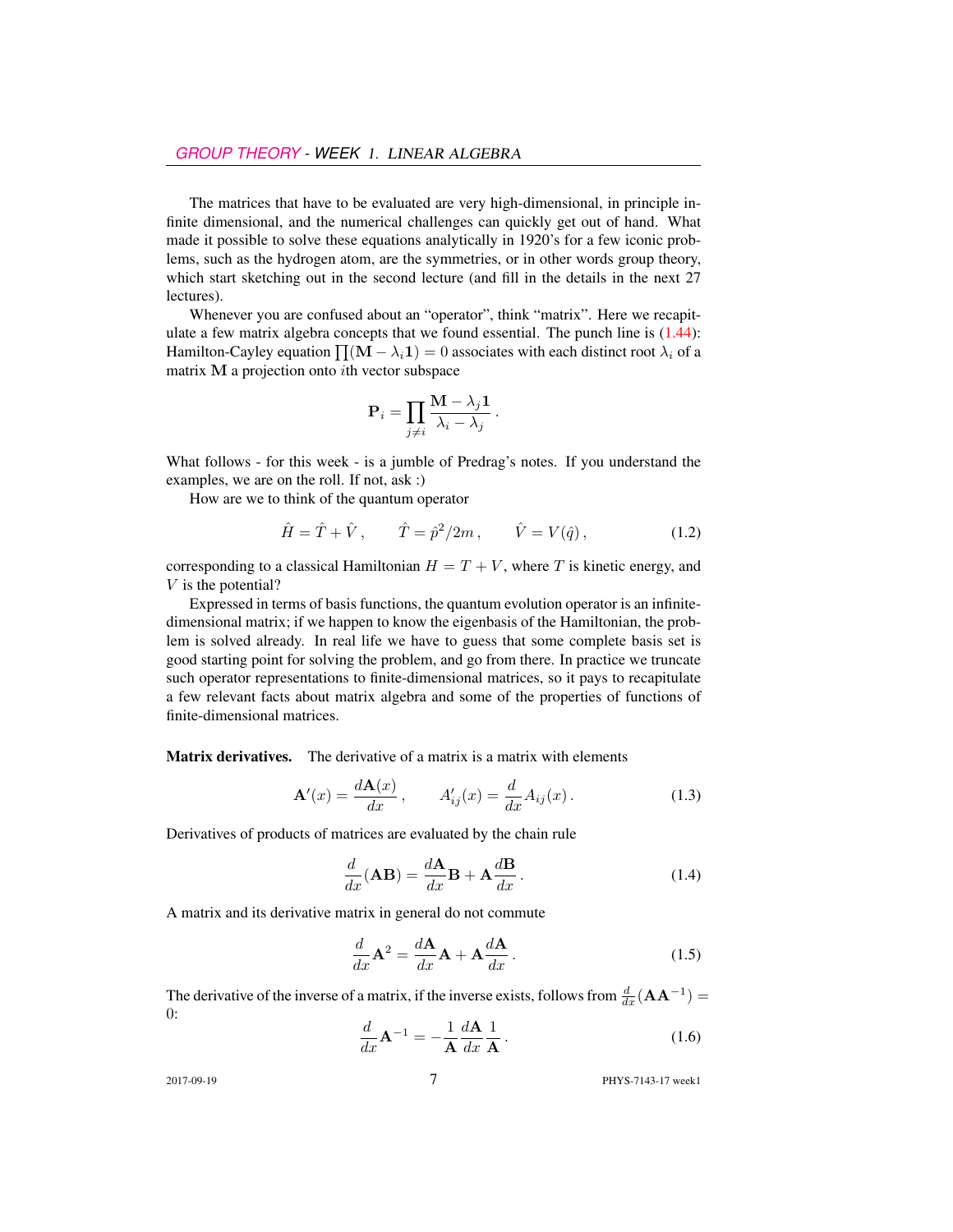Matrix functions. A function of a single variable that can be expressed in terms of additions and multiplications generalizes to a matrix-valued function by replacing the variable by a matrix.

In particular, the exponential of a constant matrix can be defined either by its series expansion, or as a limit of an infinite product:

$$
e^{\mathbf{A}} = \sum_{k=0}^{\infty} \frac{1}{k!} \mathbf{A}^{k}, \qquad \mathbf{A}^{0} = \mathbf{1}
$$
 (1.7)

$$
= \lim_{N \to \infty} \left( 1 + \frac{1}{N} \mathbf{A} \right)^N \tag{1.8}
$$

The first equation follows from the second one by the binomial theorem, so these indeed are equivalent definitions. That the terms of order  $O(N^{-2})$  or smaller do not matter for a function of a single variable follows from the bound

$$
\left(1+\frac{x-\epsilon}{N}\right)^N < \left(1+\frac{x+\delta x_N}{N}\right)^N < \left(1+\frac{x+\epsilon}{N}\right)^N,
$$

where  $|\delta x_N| < \epsilon$ . If  $\lim \delta x_N \to 0$  as  $N \to \infty$ , the extra terms do not contribute. A proof for matrices would probably require defining the norm of a matrix (and, more generally, a norm of an operator acting on a Banach space) first. If you know an easy proof, let us know.

Logarithm of a matrix. The logarithm of a matrix is defined by the power series

$$
\ln(\mathbf{1} - \mathbf{A}) = -\sum_{k=1}^{\infty} \frac{\mathbf{A}^k}{k}.
$$
 (1.9)

log det = tr log matrix identity. Consider now the determinant

$$
\det(e^{\mathbf{A}}) = \lim_{N \to \infty} \left( \det \left( \mathbf{1} + \mathbf{A}/N \right) \right)^N.
$$

To the leading order in 1/N

$$
\det\;({\bf 1}+{\bf A}/N)=1+\frac{1}{N}\text{tr}\,{\bf A}+O(N^{-2})\,.
$$

hence

$$
\det e^{\mathbf{A}} = \lim_{N \to \infty} \left( 1 + \frac{1}{N} \text{tr} \, \mathbf{A} + O(N^{-2}) \right)^N = \lim_{N \to \infty} \left( 1 + \frac{\text{tr} \, \mathbf{A}}{N} \right)^N = e^{\text{tr} \, \mathbf{A}} \tag{1.10}
$$

Defining  $M = e^A$  we can write this as

$$
\ln \det M = \text{tr} \ln M. \tag{1.11}
$$

PHYS-7143-17 week1 8 2017-09-19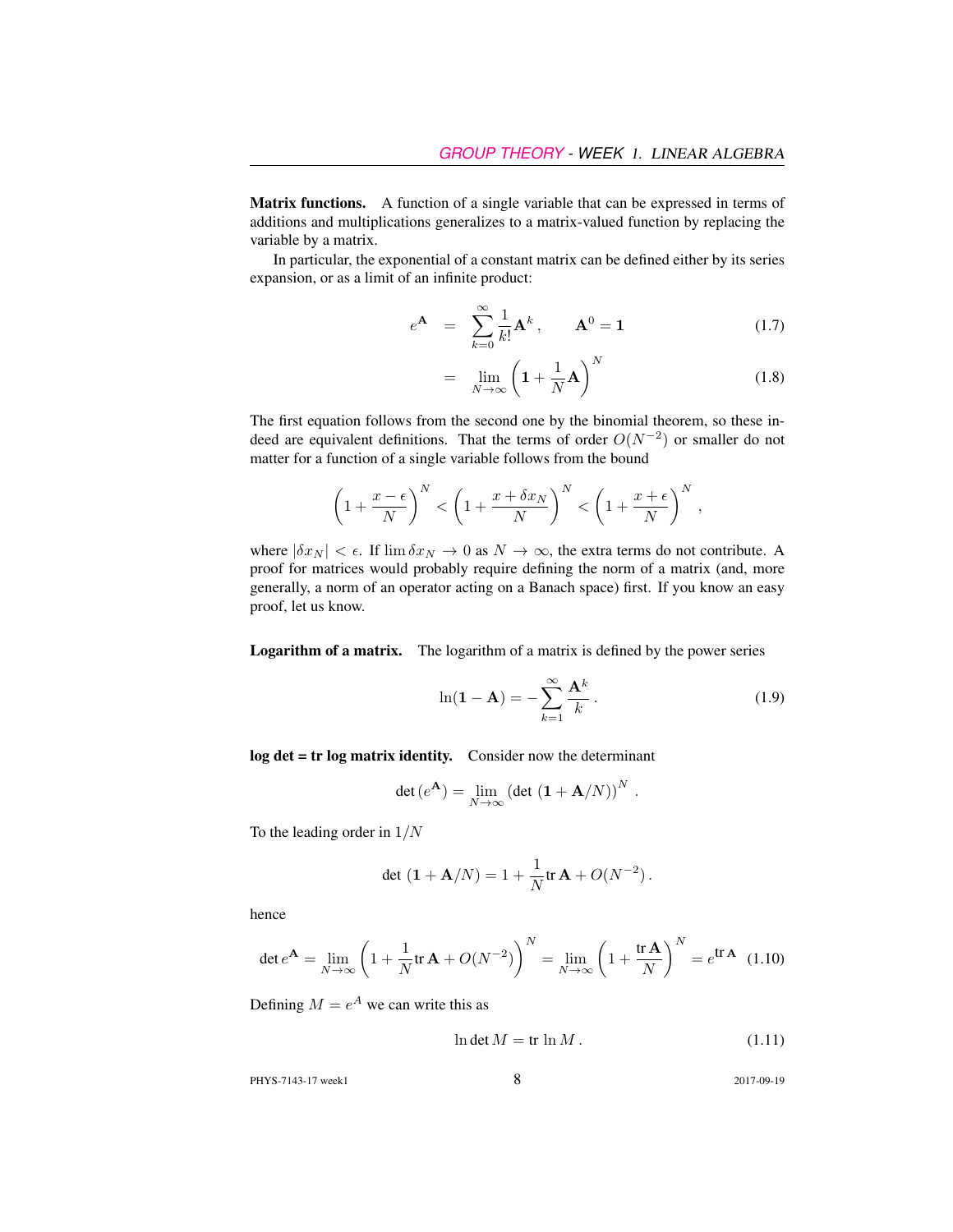Functions of several matrices. Due to non-commutativity of matrices, generalization of a function of several variables to a function of several matrices is not as straightforward. Expression involving several matrices depend on their commutation relations. For example, the Baker-Campbell-Hausdorff commutator expansion

$$
e^{t\mathbf{A}}\mathbf{B}e^{-t\mathbf{A}} = \mathbf{B} + t[\mathbf{A}, \mathbf{B}] + \frac{t^2}{2}[\mathbf{A}, [\mathbf{A}, \mathbf{B}]] + \frac{t^3}{3!}[\mathbf{A}, [\mathbf{A}, [\mathbf{A}, \mathbf{B}]]] + \cdots \quad (1.12)
$$

sometimes used to establish the equivalence of the Heisenberg and Schrödinger pictures of quantum mechanics, follows by recursive evaluation of  $t$  derivatives

$$
\frac{d}{dt}\left(e^{t\mathbf{A}}\mathbf{B}e^{-t\mathbf{A}}\right) = e^{t\mathbf{A}}[\mathbf{A},\mathbf{B}]e^{-t\mathbf{A}}.
$$

Expanding  $\exp(A + B)$ ,  $\exp A$ ,  $\exp B$  to first few orders using (1.7) yields

$$
e^{(A+B)/N} = e^{A/N} e^{B/N} - \frac{1}{2N^2} [A, B] + O(N^{-3}), \qquad (1.13)
$$

and the Trotter product formula: if **B**, **C** and  $A = B + C$  are matrices, then

$$
e^{\mathbf{A}} = \lim_{N \to \infty} \left( e^{\mathbf{B}/N} e^{\mathbf{C}/N} \right)^N \tag{1.14}
$$

In particular, we can now make sense of the quantum evolution operator  $(1.1)$  as a succession of short free flights (kinetic term) interspersed by small acceleration kicks (potential term),

$$
e^{-it\hat{H}} = \lim_{N \to \infty} \left( e^{-i\Delta t \hat{T}} e^{-i\Delta t \hat{V}} \right)^N, \qquad \Delta t = t/N, \qquad (1.15)
$$

where we have set  $\hbar = 1$ .

## 1.3 A linear diversion

Linear is good, nonlinear is bad. —Jean Bellissard

(Notes based of [ChaosBook.org/chapters/stability.pdf\)](http://ChaosBook.org/chapters/stability.pdf)

Linear fields are the simplest vector fields, described by linear differential equations which can be solved explicitly, with solutions that are good for all times. The state space for linear differential equations is  $\mathcal{M} = \mathbb{R}^d$ , and the equations of motion are written in terms of a vector  $x$  and a constant stability matrix  $A$  as

$$
\dot{x} = v(x) = Ax. \tag{1.16}
$$

Solving this equation means finding the state space trajectory

$$
x(t) = (x_1(t), x_2(t), \dots, x_d(t))
$$

2017-09-19 **9** PHYS-7143-17 week1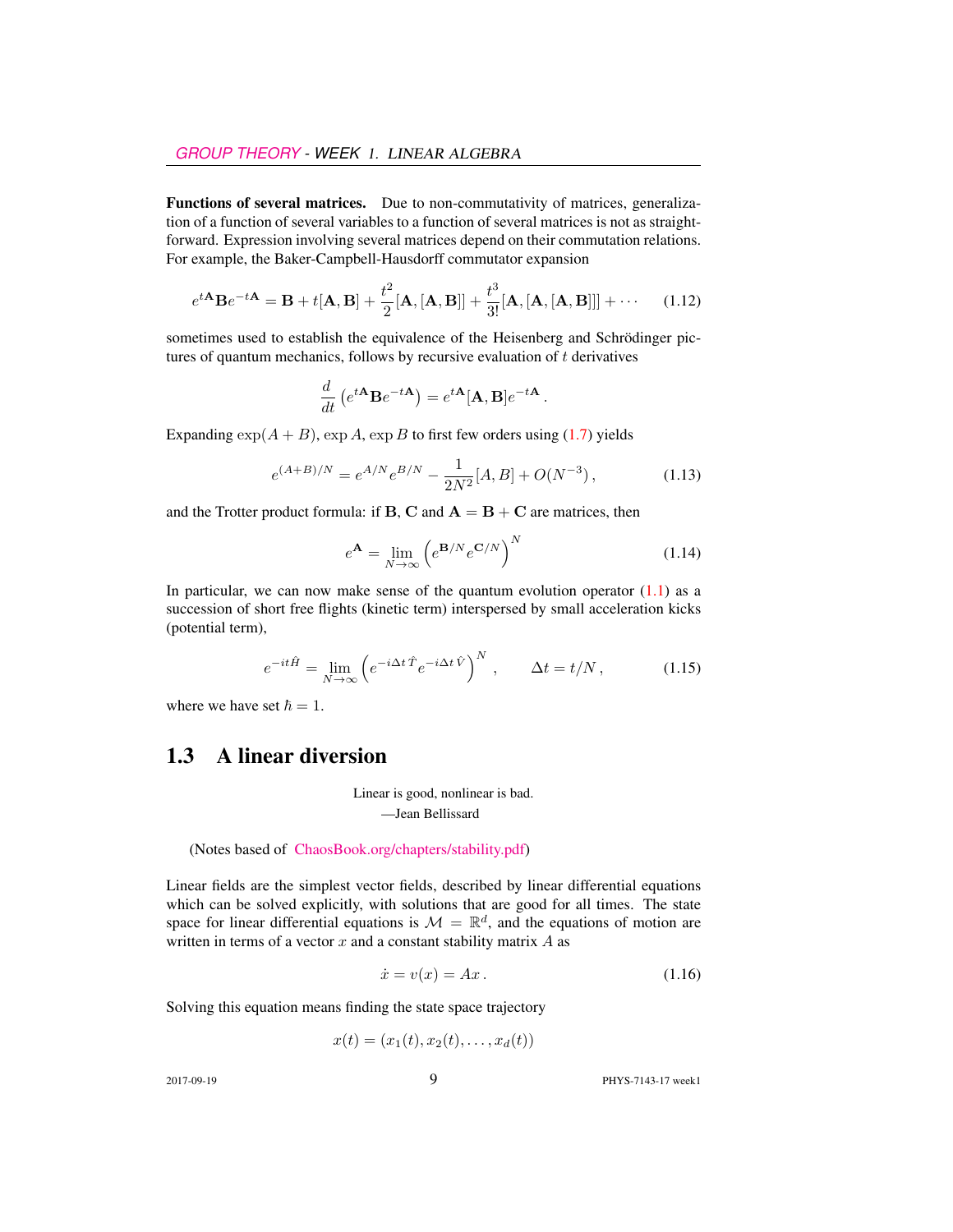passing through a given initial point  $x_0$ . If  $x(t)$  is a solution with  $x(0) = x_0$  and  $y(t)$  another solution with  $y(0) = y_0$ , then the linear combination  $ax(t) + by(t)$  with  $a, b \in \mathbb{R}$  is also a solution, but now starting at the point  $ax_0 + by_0$ . At any instant in time, the space of solutions is a  $d$ -dimensional vector space, spanned by a basis of  $d$ linearly independent solutions.

How do we solve the linear differential equation  $(1.16)$ ? If instead of a matrix equation we have a scalar one,  $\dot{x} = \lambda x$  , the solution is  $x(t) = e^{t\lambda}x_0$  . In order to solve the d-dimensional matrix case, it is helpful to rederive this solution by studying what happens for a short time step  $\Delta t$ . If time  $t = 0$  coincides with position  $x(0)$ , then

$$
\frac{x(\Delta t) - x(0)}{\Delta t} = \lambda x(0),\tag{1.17}
$$

which we iterate m times to obtain Euler's formula for compounding interest

$$
x(t) \approx \left(1 + \frac{t}{m}\lambda\right)^m x(0) \approx e^{t\lambda} x(0).
$$
 (1.18)

The term in parentheses acts on the initial condition  $x(0)$  and evolves it to  $x(t)$  by taking m small time steps  $\Delta t = t/m$ . As  $m \to \infty$ , the term in parentheses converges to  $e^{t\lambda}$ . Consider now the matrix version of equation (1.17):

$$
\frac{x(\Delta t) - x(0)}{\Delta t} = Ax(0). \tag{1.19}
$$

A representative point x is now a vector in  $\mathbb{R}^d$  acted on by the matrix A, as in (1.16). Denoting by 1 the identity matrix, and repeating the steps  $(1.17)$  and  $(1.18)$  we obtain Euler's formula (1.8) for the exponential of a matrix:

$$
x(t) = J^t x(0)
$$
,  $J^t = e^{tA} = \lim_{m \to \infty} \left( 1 + \frac{t}{m} A \right)^m$ , (1.20)

where  $J^t = J(t)$  is a short hand for  $exp(tA)$ . We will find this definition for the exponential of a matrix helpful in the general case, where the matrix  $A = A(x(t))$ varies along a trajectory.

Now that we have some feeling for the qualitative behavior of linear flows, we are ready to return to the nonlinear case. How do we compute the exponential (1.20)?

$$
x(t) = ft(x0), \quad \delta x(x0, t) = Jt(x0) \delta x(x0, 0).
$$
 (1.21)

The equations are linear, so we should be able to integrate them–but in order to make sense of the answer, we derive this integral step by step. The Jacobian matrix is computed by integrating the equations of variations

$$
\dot{x}_i = v_i(x), \quad \dot{\delta x}_i = \sum_j A_{ij}(x)\delta x_j \tag{1.22}
$$

Consider the case of a general, non-stationary trajectory  $x(t)$ . The exponential of a constant matrix can be defined either by its Taylor series expansion or in terms of the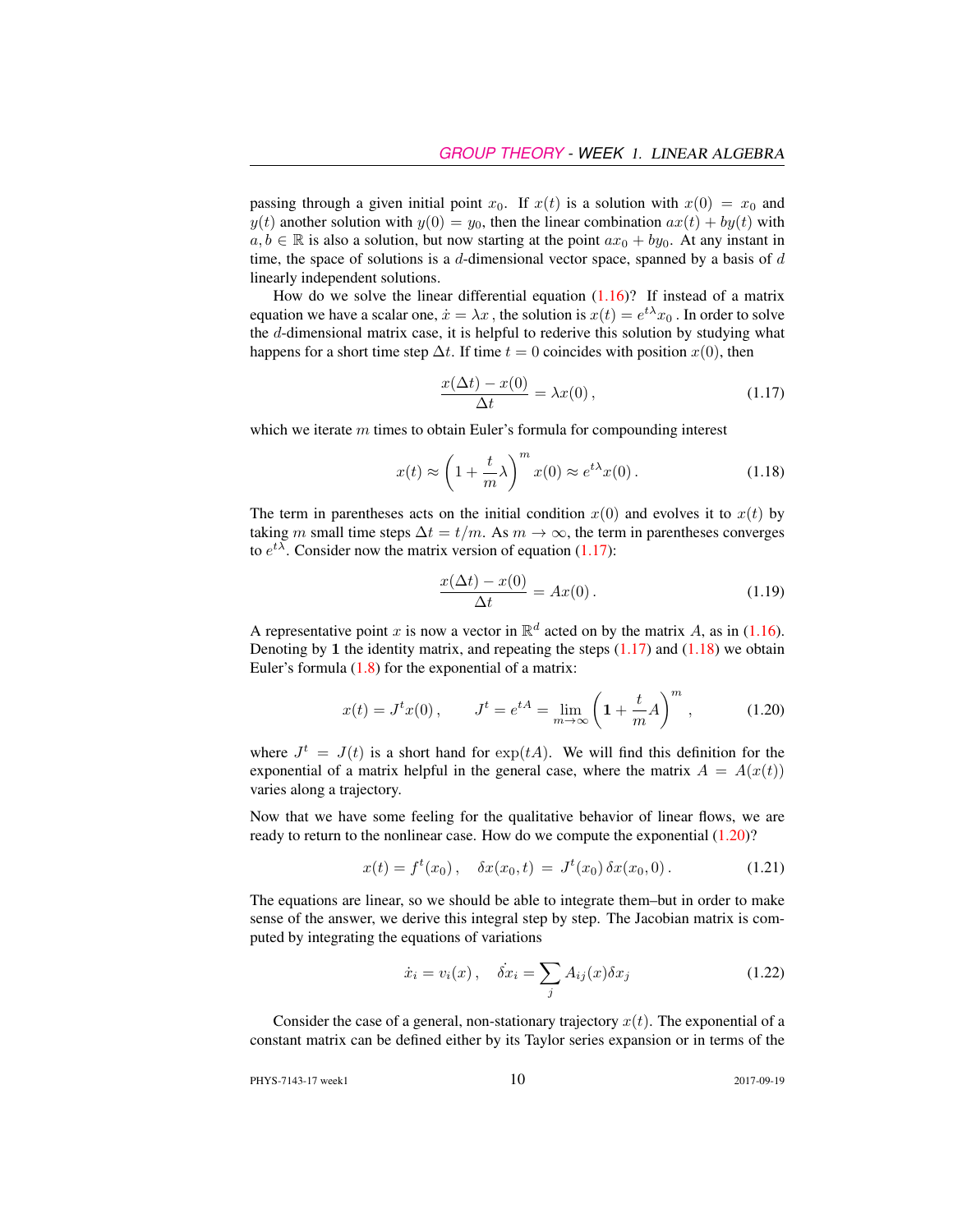Euler limit (1.20):

$$
e^{tA} = \sum_{k=0}^{\infty} \frac{t^k}{k!} A^k = \lim_{m \to \infty} \left( 1 + \frac{t}{m} A \right)^m.
$$
 (1.23)

Taylor expanding is fine if  $A$  is a constant matrix. However, only the second, taxaccountant's discrete step definition of an exponential is appropriate for the task at hand. For dynamical systems, the local rate of neighborhood distortion  $A(x)$  depends on where we are along the trajectory. The linearized neighborhood is deformed along the flow, and the m discrete time-step approximation to  $J<sup>t</sup>$  is therefore given by a generalization of the Euler product (1.23):

$$
J^t = \lim_{m \to \infty} \prod_{n=m}^1 (1 + \delta t A(x_n)) = \lim_{m \to \infty} \prod_{n=m}^1 e^{\delta t A(x_n)}
$$
(1.24)  
= 
$$
\lim_{m \to \infty} e^{\delta t A(x_m)} e^{\delta t A(x_{m-1})} \cdots e^{\delta t A(x_2)} e^{\delta t A(x_1)},
$$

where  $\delta t = (t - t_0)/m$ , and  $x_n = x(t_0 + n\delta t)$ . Indexing of the products indicates that the successive infinitesimal deformation are applied by multiplying from the left. The  $m \to \infty$  limit of this procedure is the formal integral

$$
J_{ij}^{t}(x_0) = \left[ \mathbf{T}e^{\int_0^t d\tau A(x(\tau))} \right]_{ij}, \qquad (1.25)
$$

where T stands for time-ordered integration, *defined* as the continuum limit of the successive multiplications (1.24). This integral formula for  $J<sup>t</sup>$ panion of the differential definition. The definition makes evident important properties exercise 1.3 of Jacobian matrices, such as their being multiplicative along the flow,

$$
J^{t+t'}(x) = J^{t'}(x') J^t(x), \qquad \text{where } x' = f^t(x_0), \tag{1.26}
$$

which is an immediate consequence of the time-ordered product structure of  $(1.24)$ . However, in practice  $J$  is evaluated by integrating differential equation along with the ODEs that define a particular flow.

#### 1.4 Eigenvalues and eigenvectors

10. Try to leave out the part that readers tend to skip. — Elmore Leonard's Ten Rules of Writing.

**Eigenvalues** of a  $\left[ d \times d \right]$  matrix M are the roots of its characteristic polynomial

$$
\det\left(\mathbf{M} - \lambda \mathbf{1}\right) = \prod(\lambda_i - \lambda) = 0. \tag{1.27}
$$

Given a nonsingular matrix M, with all  $\lambda_i \neq 0$ , acting on d-dimensional vectors x, we would like to determine *eigenvectors*  $e^{(i)}$  of M on which M acts by scalar multiplication by eigenvalue  $\lambda_i$ 

$$
\mathbf{M}\,\mathbf{e}^{(i)} = \lambda_i \mathbf{e}^{(i)}\,. \tag{1.28}
$$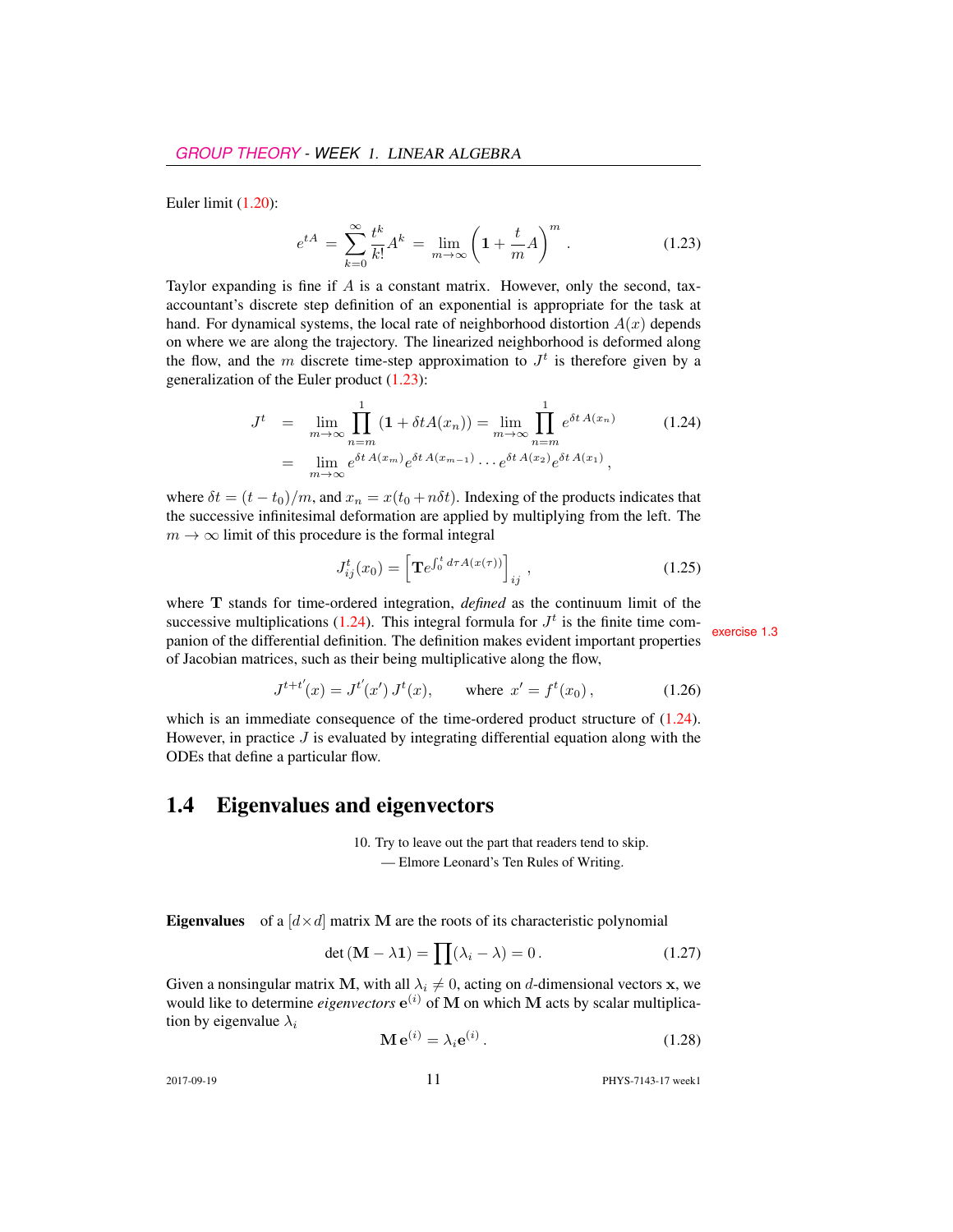If  $\lambda_i \neq \lambda_j$ ,  $e^{(i)}$  and  $e^{(j)}$  are linearly independent. There are at most d distinct eigenvalues and eigenspaces, which we assume have been computed by some method, and ordered by their real parts, Re  $\lambda_i \geq \text{Re }\lambda_{i+1}$ .

If all eigenvalues are distinct,  $e^{(j)}$  are d linearly independent vectors which can be used as a (non-orthogonal) basis for any d-dimensional vector  $\mathbf{x} \in \mathbb{R}^d$ 

$$
\mathbf{x} = x_1 \,\mathbf{e}^{(1)} + x_2 \,\mathbf{e}^{(2)} + \dots + x_d \,\mathbf{e}^{(d)} \,. \tag{1.29}
$$

However,  $r$ , the number of distinct eigenvalues, is in general smaller than the dimension of the matrix,  $r \leq d$  (see example 1.4).

From (1.28) it follows that

$$
(\mathbf{M} - \lambda_i \mathbf{1}) \mathbf{e}^{(j)} = (\lambda_j - \lambda_i) \mathbf{e}^{(j)},
$$

matrix  $(\mathbf{M}-\lambda_i\mathbf{1})$  annihilates  $\mathbf{e}^{(i)}$ , the product of all such factors annihilates any vector, and the matrix M satisfies its characteristic equation

$$
\prod_{i=1}^{d} (\mathbf{M} - \lambda_i \mathbf{1}) = 0.
$$
 (1.30)

This humble fact has a name: the Hamilton-Cayley theorem. If we delete one term from this product, we find that the remainder projects  $x$  from  $(1.29)$  onto the corresponding eigenspace:

$$
\prod_{j \neq i} (\mathbf{M} - \lambda_j \mathbf{1}) \mathbf{x} = \prod_{j \neq i} (\lambda_i - \lambda_j) x_i e^{(i)}.
$$

Dividing through by the  $(\lambda_i - \lambda_j)$  factors yields the *projection operators* 

$$
\mathbf{P}_{i} = \prod_{j \neq i} \frac{\mathbf{M} - \lambda_{j} \mathbf{1}}{\lambda_{i} - \lambda_{j}},
$$
\n(1.31)

which are *orthogonal* and *complete*:

$$
\mathbf{P}_{i}\mathbf{P}_{j} = \delta_{ij}\mathbf{P}_{j}, \quad \text{(no sum on } j), \qquad \sum_{i=1}^{r} \mathbf{P}_{i} = \mathbf{1}, \tag{1.32}
$$

with the dimension of the *i*th subspace given by  $d_i = \text{tr } \mathbf{P}_i$ . For each distinct eigenvalue  $\lambda_i$  of M,

$$
(\mathbf{M} - \lambda_j \mathbf{1}) \mathbf{P}_j = \mathbf{P}_j (\mathbf{M} - \lambda_j \mathbf{1}) = 0, \qquad (1.33)
$$

the colums/rows of  $P_j$  are the right/left eigenvectors  $e^{(j)}$ ,  $e_{(j)}$  of M which (provided M is not of Jordan type, see example 1.4) span the corresponding linearized subspace. Once the distinct non-zero eigenvalues  $\{\lambda_i\}$  are computed, projection operators are polynomials in M which need no further diagonalizations or orthogonalizations.

It follows from the characteristic equation (1.33) that  $\lambda_i$  is the eigenvalue of M on  $P_i$  subspace:

$$
\mathbf{M}\,\mathbf{P}_i = \lambda_i \mathbf{P}_i \qquad \text{(no sum on } i\text{)}\,. \tag{1.34}
$$

$$
^{-1}
$$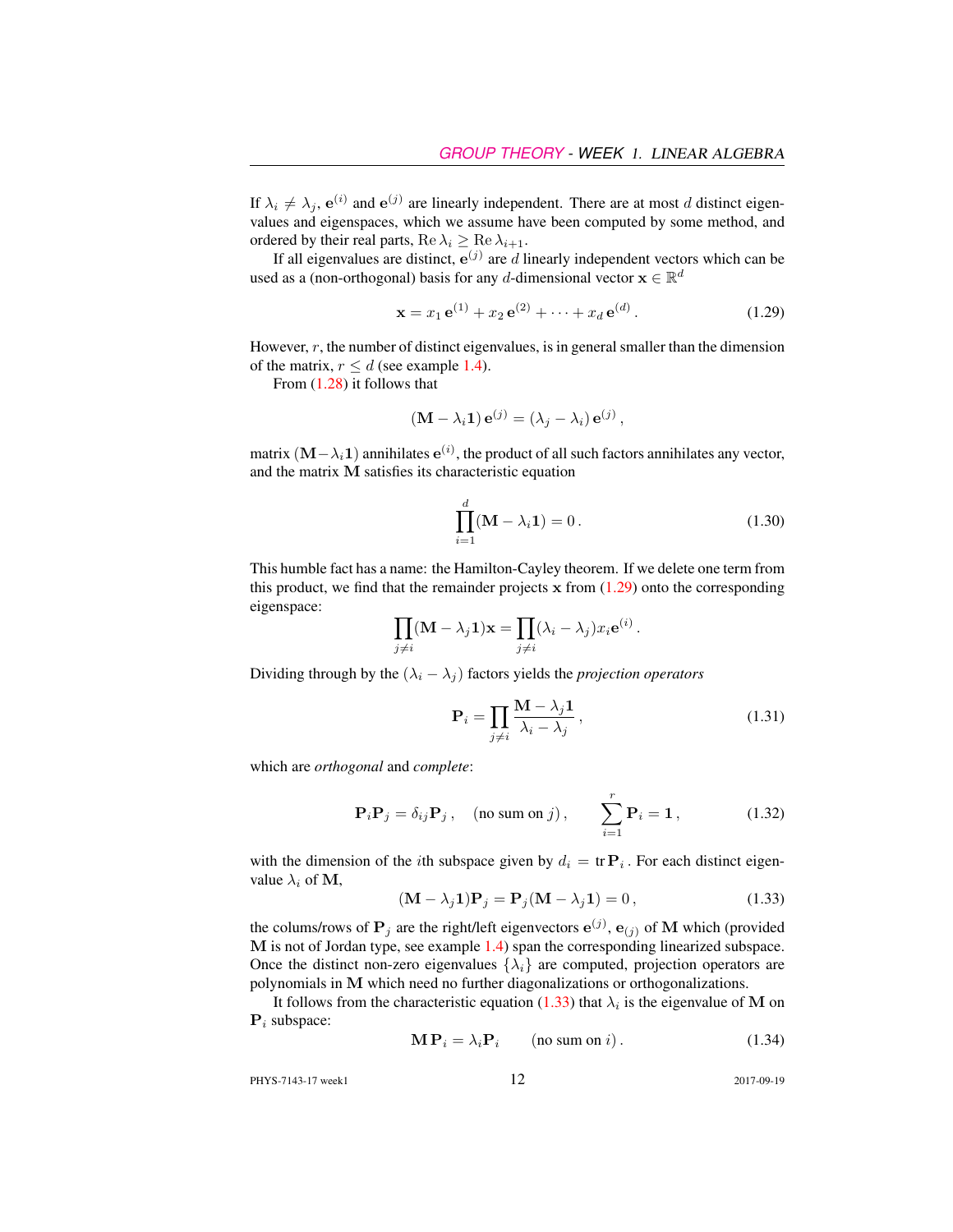Using  $M = M 1$  and completeness relation (1.32) we can rewrite M as

$$
\mathbf{M} = \lambda_1 \mathbf{P}_1 + \lambda_2 \mathbf{P}_2 + \dots + \lambda_d \mathbf{P}_d.
$$
 (1.35)

Any matrix function  $f(\mathbf{M})$  takes the scalar value  $f(\lambda_i)$  on the  $\mathbf{P}_i$  subspace,  $f(\mathbf{M}) \mathbf{P}_i =$  $f(\lambda_i) \mathbf{P}_i$ , and is thus easily evaluated through its *spectral decomposition* 

$$
f(\mathbf{M}) = \sum_{i} f(\lambda_i) \mathbf{P}_i.
$$
 (1.36)

This, of course, is the reason why anyone but a fool works with irreducible reps: they reduce matrix (AKA "operator") evaluations to manipulations with numbers.

By (1.33) every column of  $P_i$  is proportional to a right eigenvector  $e^{(i)}$ , and its every row to a left eigenvector  $e_{(i)}$ . In general, neither set is orthogonal, but by the idempotence condition (1.32), they are mutually orthogonal,

$$
\mathbf{e}_{(i)} \cdot \mathbf{e}^{(j)} = c_j \, \delta_i^j \,. \tag{1.37}
$$

The non-zero constant  $c$  is convention dependent and not worth fixing, unless you feel nostalgic about Clebsch-Gordan coefficients. We shall set  $c = 1$ . Then it is convenient to collect all left and right eigenvectors into a single matrix as follows.

**Example** 1.1. *Fundamental matrix. If* A *is constant in time, the system (1.22) is autonomous, and the solution is*

$$
x(t) = e^{A t} x(0),
$$

*where*  $\exp(At)$  *is defined by the Taylor series for*  $\exp(x)$ *. As the system is linear, the sum of any two solutions is also a solution. Therefore, given* d *independent initial conditions,*  $x_1(0), x_2(0), \ldots x_d(0)$  *we can write the solution for an arbitrary initial condition based on its projection on to this set,*

$$
x(t) = \mathbf{F}(t) \mathbf{F}(0)^{-1} x(0) = e^{At} x(0),
$$

*where*  $F(t) = (x_1(t), x_2(t), \dots, x_d(t))$  *is a fundamental matrix of the system.* 

Fundamental matrix (take 1). *As the system is a linear, a superposition of any two* solutions to  $x(t) = J<sup>t</sup> x(0)$  is also a solution. One can take any d independent initial states,  $x^{(1)}(0)$ ,  $x^{(2)}(0)$ , ...,  $x^{(d)}(0)$ , assemble them as columns of a matrix  $\Phi(0)$ , and *formally write the solution for an arbitrary initial condition projected onto this basis,*

$$
x(t) = \Phi(t)\Phi(0)^{-1}x(0)
$$
\n(1.38)

where  $\Phi(t) = [x^{(1)}(t), x^{(2)}(t), \cdots, x^{(d)}(t)].$   $\Phi(t)$  *is called the fundamental matrix of the system, and the Jacobian matrix*  $J^t = \Phi(t)\Phi(0)^{-1}$  can thus be fashioned out of d trajectories  $\{x^{(j)}(t)\}$ . Numerically this works for sufficiently short times.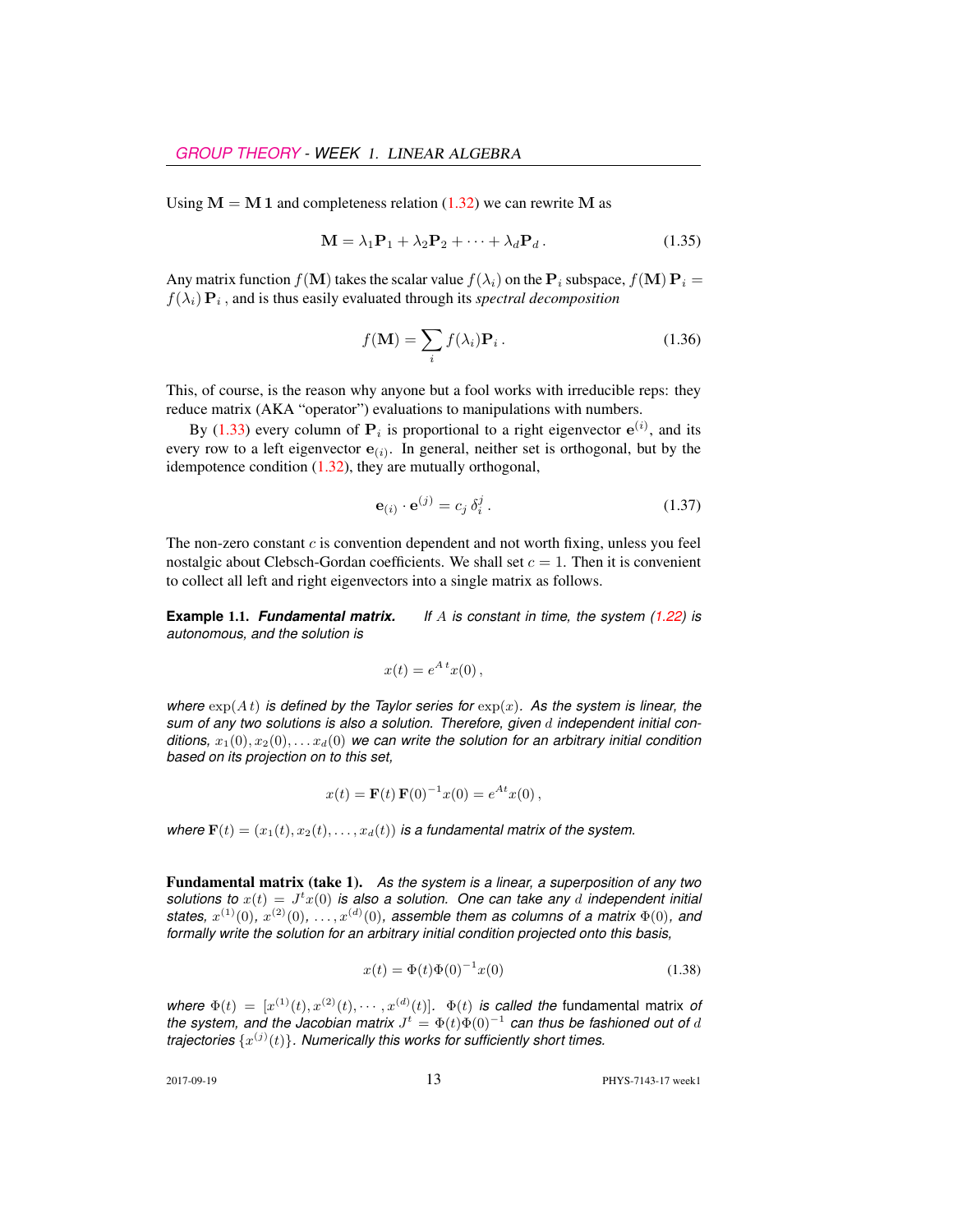Fundamental matrix (take 2). The set of solutions  $x(t) = J^t(x_0)x_0$  for a system of *homogeneous linear differential equations*  $\dot{x}(t) = A(t)x(t)$  *of order 1 and dimension* d forms a d-dimensional vector space. A basis  $\{e^{(1)}(t), \ldots, e^{(d)}(t)\}$  for this vector space *is called a* fundamental system*. Every solution* x(t) *can be written as*

$$
x(t) = \sum_{i=1}^{d} c_i e^{(i)}(t).
$$

The  $[d \times d]$  matrix  $\mathbf{F}_{ij}^{-1} = \mathbf{e}_i^{(j)}$  whose columns are the right eigenvectors of  $J^t$ 

$$
\mathbf{F}(t)^{-1} = (\mathbf{e}^{(1)}(t), \dots, \mathbf{e}^{(d)}(t)), \qquad \mathbf{F}(t)^{T} = (\mathbf{e}_{(1)}(t), \dots, \mathbf{e}_{(d)}(t))
$$
(1.39)

*is the inverse of a* fundamental matrix*.*

**Jacobian matrix.** The Jacobian matrix  $J<sup>t</sup>(x<sub>0</sub>)$  is the linear approximation to a differentiable function  $f^t(x_0)$ , describing the orientation of a tangent plane to the function *at a given point and the amount of local rotation and shearing caused by the transformation. The inverse of the Jacobian matrix of a function is the Jacobian matrix of the inverse function. If* f *is a map from* d*-dimensional space to itself, the Jacobian matrix is a square matrix, whose determinant we refer to as the 'Jacobian.'*

*The Jacobian matrix can be written as transformation from basis at time t<sub>0</sub> to the basis at time*  $t_1$ ,

$$
J^{t_1-t_0}(x_0) = \mathbf{F}(t_1)\mathbf{F}(t_0)^{-1}.
$$
 (1.40)

*Then the matrix form of (1.37) is*  $F(t)F(t)^{-1} = 1$ , *i.e., for zero time the Jacobian matrix is the identity. (J. Halcrow)* exercise 1.4

**Example** 1.2. *Linear stability of 2-dimensional flows: For a 2-dimensional flow* the eigenvalues  $\lambda_1, \lambda_2$  of A are either real, leading to a linear motion along their eigen*vectors,*  $x_j(t) = x_j(0) \exp(t\lambda_j)$ , or form a complex conjugate pair  $\lambda_1 = \mu + i\omega$ ,  $\lambda_2 =$  $\mu - i\omega$ , *leading to a circular or spiral motion in the*  $[x_1, x_2]$  *plane, see example* 1.3.



Figure 1.1: Streamlines for several typical 2 dimensional flows: saddle (hyperbolic), in node (attracting), center (elliptic), in spiral.

*These two possibilities are refined further into sub-cases depending on the signs of the real part. In the case of real*  $\lambda_1 > 0$ ,  $\lambda_2 < 0$ ,  $x_1$  *grows exponentially with time, and*  $x_2$ *contracts exponentially. This behavior, called a* saddle*, is sketched in figure 1.1, as are the remaining possibilities: in/out nodes, inward/outward spirals, and the center. The*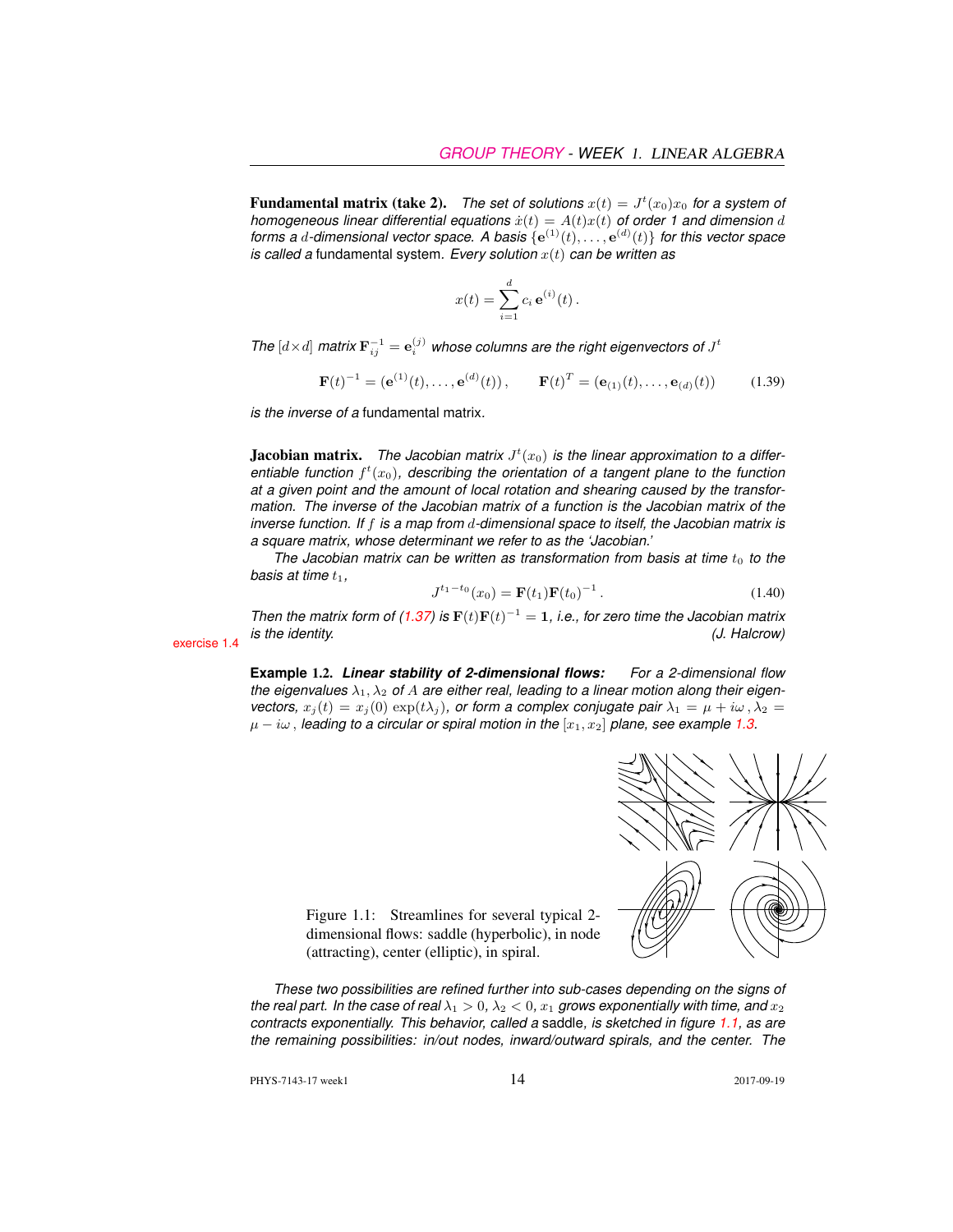

Figure 1.2: Qualitatively distinct types of exponents  $\{\lambda^{(1)},\lambda^{(2)}\}$  of a  $[2\times 2]$  Jacobian matrix. Here the eigenvalues of the Jacobian matrix are *multipliers*  $\Lambda^{(j)}$ , and the *exponents* are defined as the deformation rates  $\lambda^{(j)} = \log(\Lambda^{(j)})/t$ .

*magnitude of out-spiral*  $|x(t)|$  *diverges exponentially when*  $\mu > 0$ *, and in-spiral contracts into*  $(0,0)$  *when*  $\mu < 0$ *; whereas, the phase velocity*  $\omega$  *controls its oscillations.* 

*If eigenvalues*  $\lambda_1 = \lambda_2 = \lambda$  *are degenerate, the matrix might have two linearly independent eigenvectors, or only one eigenvector, see example 1.4. We distinguish two cases: (a)* A *can be brought to diagonal form and (b)* A *can be brought to* Jordan form*, which (in dimension 2 or higher) has zeros everywhere except for the repeating eigenvalues on the diagonal and some 1's directly above it. For every such Jordan*  $[d_{\alpha} \times d_{\alpha}]$  *block there is only one eigenvector per block.* 

*We sketch the full set of possibilities in figures 1.1 and 1.2.*

**Example** 1.3. *Complex eigenvalues: in-out spirals. As* M *has only real entries, it will in general have either real eigenvalues, or complex conjugate pairs of eigenvalues. Also the corresponding eigenvectors can be either real or complex. All coordinates used in defining a dynamical flow are real numbers, so what is the meaning of a* complex *eigenvector?*

*If*  $\lambda_k, \lambda_{k+1}$  *eigenvalues that lie within a diagonal*  $[2 \times 2]$  *sub-block* M'  $\subset M$  *form a complex conjugate pair,*  $\{\lambda_k, \lambda_{k+1}\} = \{\mu + i\omega, \mu - i\omega\}$ , the corresponding complex eigenvectors can be replaced by their real and imaginary parts,  $\{{\bf e}^{(k)},{\bf e}^{(k+1)}\}\rightarrow$  ${Re}e^{(k)}, Im e^{(k)}\}$ . In this 2-dimensional real representation,  $\mathbf{M}' \to A$ , the block A is a sum of the rescaling $\times$ identity and the generator of SO(2) rotations in the  $\{ \rm{Re}\, e^{(1)}, \rm{Im}\, e^{(1)} \}$ *plane.*

$$
A = \left[ \begin{array}{cc} \mu & -\omega \\ \omega & \mu \end{array} \right] = \mu \left[ \begin{array}{cc} 1 & 0 \\ 0 & 1 \end{array} \right] + \omega \left[ \begin{array}{cc} 0 & -1 \\ 1 & 0 \end{array} \right].
$$

*Trajectories of*  $\dot{\mathbf{x}} = A\mathbf{x}$ , given by  $\mathbf{x}(t) = J^t \mathbf{x}(0)$ , where (omitting  $e^{(3)}$ ,  $e^{(4)}$ ,  $\cdots$  eigen*directions)*

$$
J^{t} = e^{tA} = e^{t\mu} \begin{bmatrix} \cos \omega t & -\sin \omega t \\ \sin \omega t & \cos \omega t \end{bmatrix},
$$
 (1.41)

*spiral in/out around*  $(x, y) = (0, 0)$ *, see figure* 1.1, with the rotation period T and the radial expansion /contraction multiplier along the  $e^{(j)}$  eigen-direction per a turn of the

spiral:  
\n
$$
T = 2\pi/\omega, \qquad \Lambda_{radial} = e^{T\mu}.
$$
\n(1.42) exercise 1.4

*We learn that the typical turnover time scale in the neighborhood of the equilibrium*  $(x, y) = (0, 0)$  *is of order* ≈ T *(and not, let us say, 1000 T, or* 10<sup>-2</sup>*T)*.

2017-09-19 **15** PHYS-7143-17 week1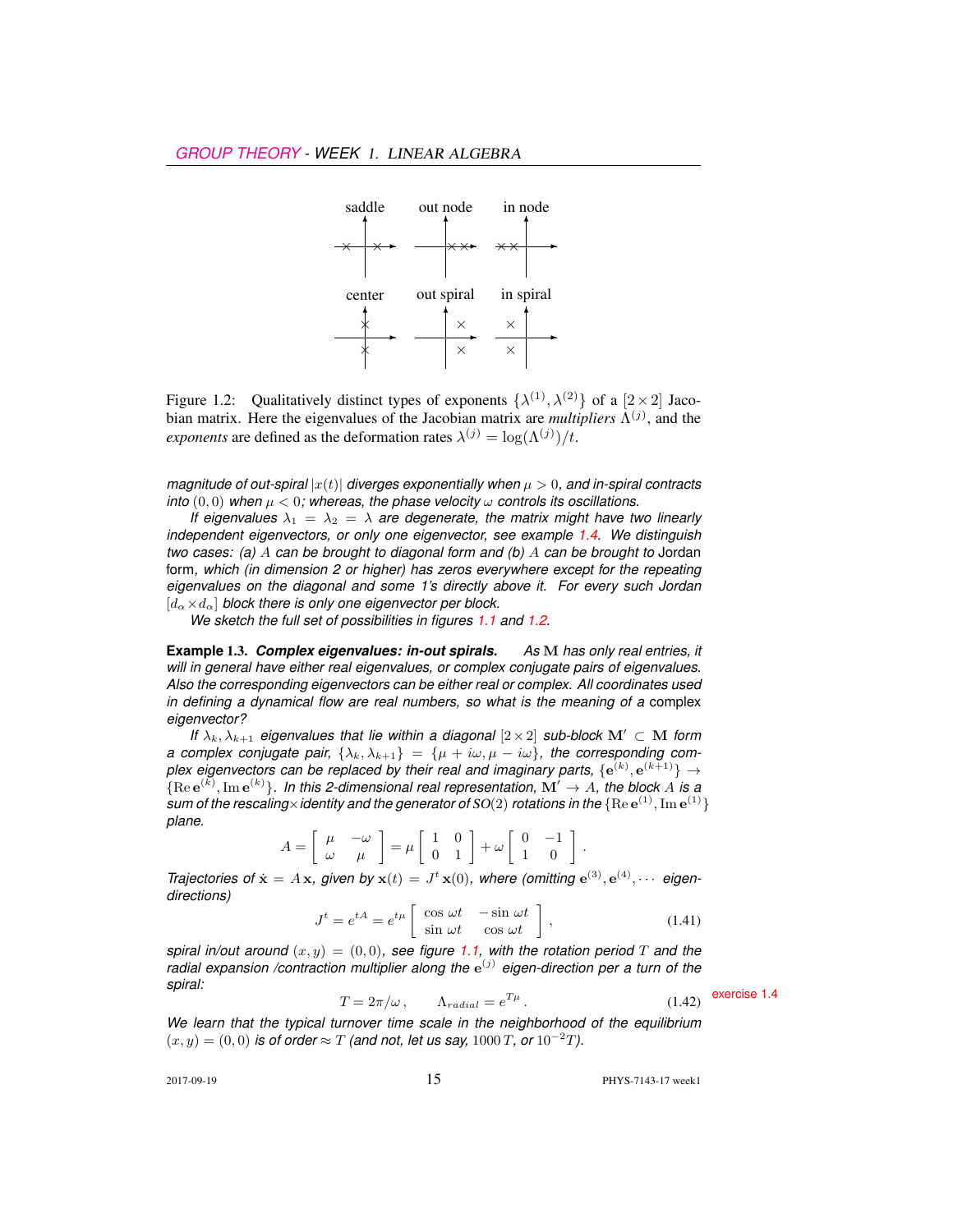**Example** 1.4. *Degenerate eigenvalues. While for a matrix with generic real elements all eigenvalues are distinct with probability 1, that is not true in presence of symmetries, or spacial parameter values (bifurcation points). What can one say about situation where*  $d_{\alpha}$  *eigenvalues are degenerate,*  $\lambda_{\alpha} = \lambda_i = \lambda_{i+1} = \cdots = \lambda_{i+d_{\alpha}-1}$ ? *Hamilton-Cayley (1.30) now takes form*

$$
\prod_{\alpha=1}^{r} (\mathbf{M} - \lambda_{\alpha} \mathbf{1})^{d_{\alpha}} = 0, \qquad \sum_{\alpha} d_{\alpha} = d. \tag{1.43}
$$

*We distinguish two cases:*

M can be brought to diagonal form. *The characteristic equation (1.43) can be replaced by the minimal polynomial,*

$$
\prod_{\alpha=1}^{r} (\mathbf{M} - \lambda_{\alpha} \mathbf{1}) = 0, \qquad (1.44)
$$

*where the product includes each distinct eigenvalue only once. Matrix* M *acts multiplicatively*

$$
\mathbf{M} \,\mathbf{e}^{(\alpha,k)} = \lambda_i \mathbf{e}^{(\alpha,k)},\tag{1.45}
$$

on a  $d_{\alpha}$ -dimensional subspace spanned by a linearly independent set of basis eigenvectors  $\{e^{(\alpha,1)}, e^{(\alpha,2)}, \cdots, e^{(\alpha,d_\alpha)}\}$ . This is the easy case. Luckily, if the degeneracy is *due to a finite or compact symmetry group, relevant* M *matrices can always be brought to such Hermitian, diagonalizable form.*

M can only be brought to upper-triangular, Jordan form. *This is the messy case, so we only illustrate the key idea in example 1.5.*

**Example** 1.5. *Decomposition of 2-dimensional vector spaces: Enumeration of every possible kind of linear algebra eigenvalue / eigenvector combination is beyond what we can reasonably undertake here. However, enumerating solutions for the simplest case, a general* [2×2] *non-singular matrix*

$$
\mathbf{M} = \left[ \begin{array}{cc} M_{11} & M_{12} \\ M_{21} & M_{22} \end{array} \right].
$$

*takes us a long way toward developing intuition about arbitrary finite-dimensional matrices. The eigenvalues*

$$
\lambda_{1,2} = \frac{1}{2} \text{tr} \, \mathbf{M} \pm \frac{1}{2} \sqrt{(\text{tr} \, \mathbf{M})^2 - 4 \det \mathbf{M}}
$$
\n(1.46)

*are the roots of the characteristic (secular) equation (1.27):*

$$
det (M - \lambda 1) = (\lambda_1 - \lambda)(\lambda_2 - \lambda)
$$
  
=  $\lambda^2 - tr M \lambda + det M = 0.$ 

Distinct eigenvalues case *has already been described in full generality. The left/right eigenvectors are the rows/columns of projection operators (see example 1.6)*

$$
P_1 = \frac{\mathbf{M} - \lambda_2 \mathbf{1}}{\lambda_1 - \lambda_2}, \qquad P_2 = \frac{\mathbf{M} - \lambda_1 \mathbf{1}}{\lambda_2 - \lambda_1}, \qquad \lambda_1 \neq \lambda_2. \tag{1.47}
$$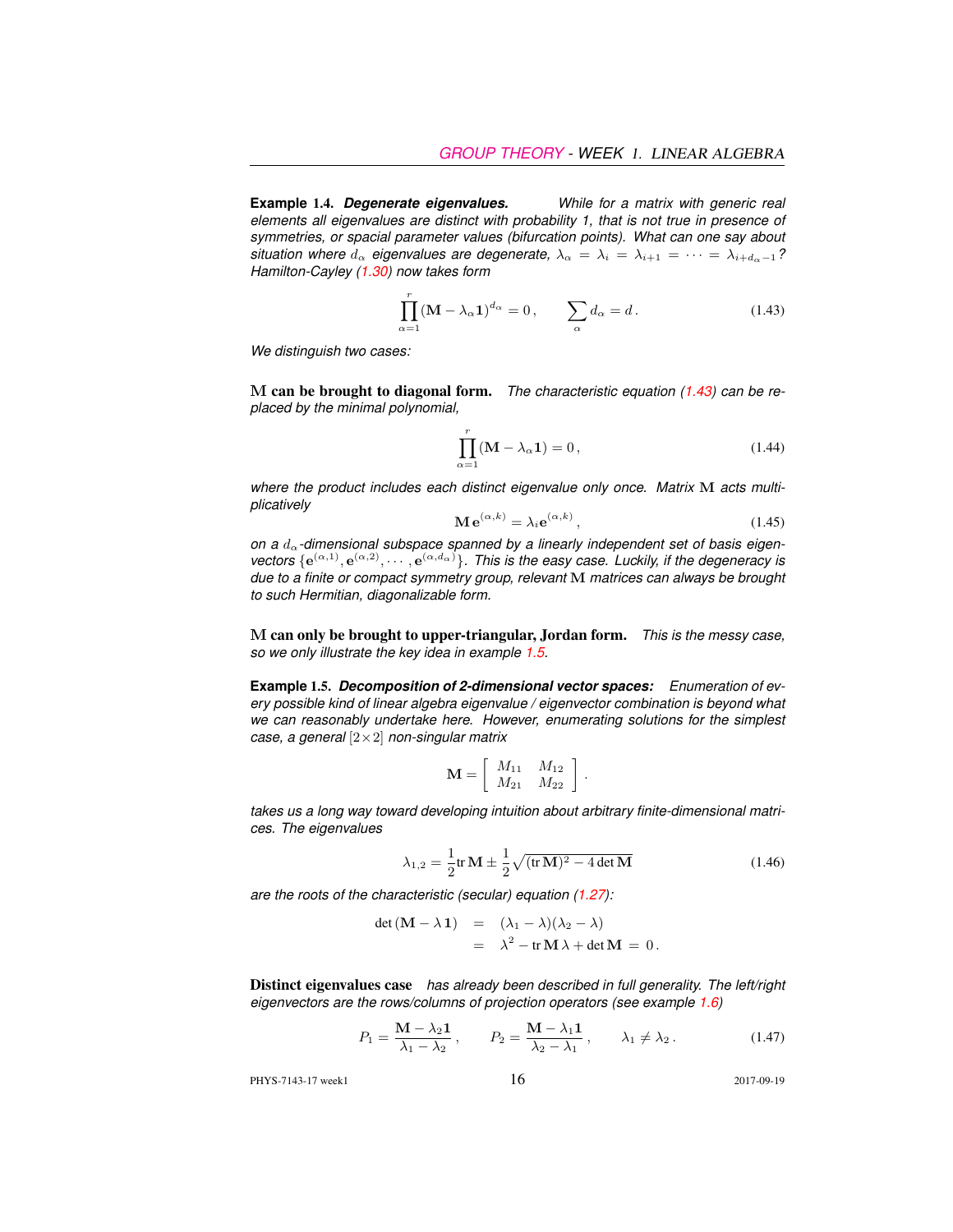**Degenerate eigenvalues.** *If*  $\lambda_1 = \lambda_2 = \lambda$ , we distinguish two cases: (a) M can be *brought to diagonal form. This is the easy case. (b)* M *can be brought to* Jordan form*, with zeros everywhere except for the diagonal, and some 1's directly above it; for a*  $[2 \times 2]$ *matrix the Jordan form is*

$$
\mathbf{M} = \begin{bmatrix} \lambda & 1 \\ 0 & \lambda \end{bmatrix}, \qquad \mathbf{e}^{(1)} = \begin{bmatrix} 1 \\ 0 \end{bmatrix}, \ \mathbf{v}^{(2)} = \begin{bmatrix} 0 \\ 1 \end{bmatrix}
$$

 ${\bf v}^{(2)}$  helps span the 2-dimensional space,  $({\bf M}-\lambda)^2{\bf v}^{(2)}=0,$  but is not an eigenvector,  $a$ s  $Mv^{(2)} = \lambda v^{(2)} + e^{(1)}$ . For every such Jordan  $[d_\alpha \times d_\alpha]$  block there is only one *eigenvector per block. Noting that*

$$
\mathbf{M}^m = \left[ \begin{array}{cc} \lambda^m & m \lambda^{m-1} \\ 0 & \lambda^m \end{array} \right] \,,
$$

we see that instead of acting multiplicatively on  $\mathbb{R}^2$ , Jacobian matrix  $J^t = \exp(t\mathbf{M})$ 

$$
e^{t\mathbf{M}}\begin{pmatrix} u \\ v \end{pmatrix} = e^{t\lambda} \begin{pmatrix} u + tv \\ v \end{pmatrix}
$$
 (1.48)

.

*picks up a power-low correction. That spells trouble (logarithmic term* ln t *if we bring the extra term into the exponent).*

**Example** 1.6. *Projection operator decomposition in 2 dimensions: Let's illustrate how the distinct eigenvalues case works with the* [2×2] *matrix*

$$
\mathbf{M} = \left[ \begin{array}{cc} 4 & 1 \\ 3 & 2 \end{array} \right] .
$$

*Its eigenvalues*  $\{\lambda_1, \lambda_2\} = \{5, 1\}$  *are the roots of (1.46):* 

$$
\det (M - \lambda 1) = \lambda^2 - 6\lambda + 5 = (5 - \lambda)(1 - \lambda) = 0.
$$

*That* M *satisfies its secular equation (Hamilton-Cayley theorem) can be verified by explicit calculation:*

$$
\left[\begin{array}{cc}4 & 1\\3 & 2\end{array}\right]^2 - 6\left[\begin{array}{cc}4 & 1\\3 & 2\end{array}\right] + 5\left[\begin{array}{cc}1 & 0\\0 & 1\end{array}\right] = \left[\begin{array}{cc}0 & 0\\0 & 0\end{array}\right].
$$

*Associated with each root*  $\lambda_i$  *is the* projection operator (1.47)

$$
P_1 = \frac{1}{4}(\mathbf{M} - \mathbf{1}) = \frac{1}{4} \begin{bmatrix} 3 & 1 \\ 3 & 1 \end{bmatrix}
$$
 (1.49)

$$
P_2 = -\frac{1}{4}(\mathbf{M} - 5 \cdot \mathbf{1}) = \frac{1}{4} \begin{bmatrix} 1 & -1 \\ -3 & 3 \end{bmatrix}.
$$
 (1.50)

*Matrices*  $P_i$  *are orthonormal and complete. The dimension of the <i>ith subspace is given* by  $d_i = \text{tr } \mathbf{P}_i$ ; *in case at hand both subspaces are 1-dimensional. From the characteristic equation it follows that*  $P_i$  *satisfies the eigenvalue equation*  $MP_i = \lambda_i P_i$ . *Two consequences are immediate. First, we can easily evaluate any function of* M *by spectral decomposition, for example*

$$
\mathbf{M}^7 - 3 \cdot \mathbf{1} = (5^7 - 3)\mathbf{P}_1 + (1 - 3)\mathbf{P}_2 = \begin{bmatrix} 58591 & 19531 \\ 58593 & 19529 \end{bmatrix}.
$$

2017-09-19 17 PHYS-7143-17 week1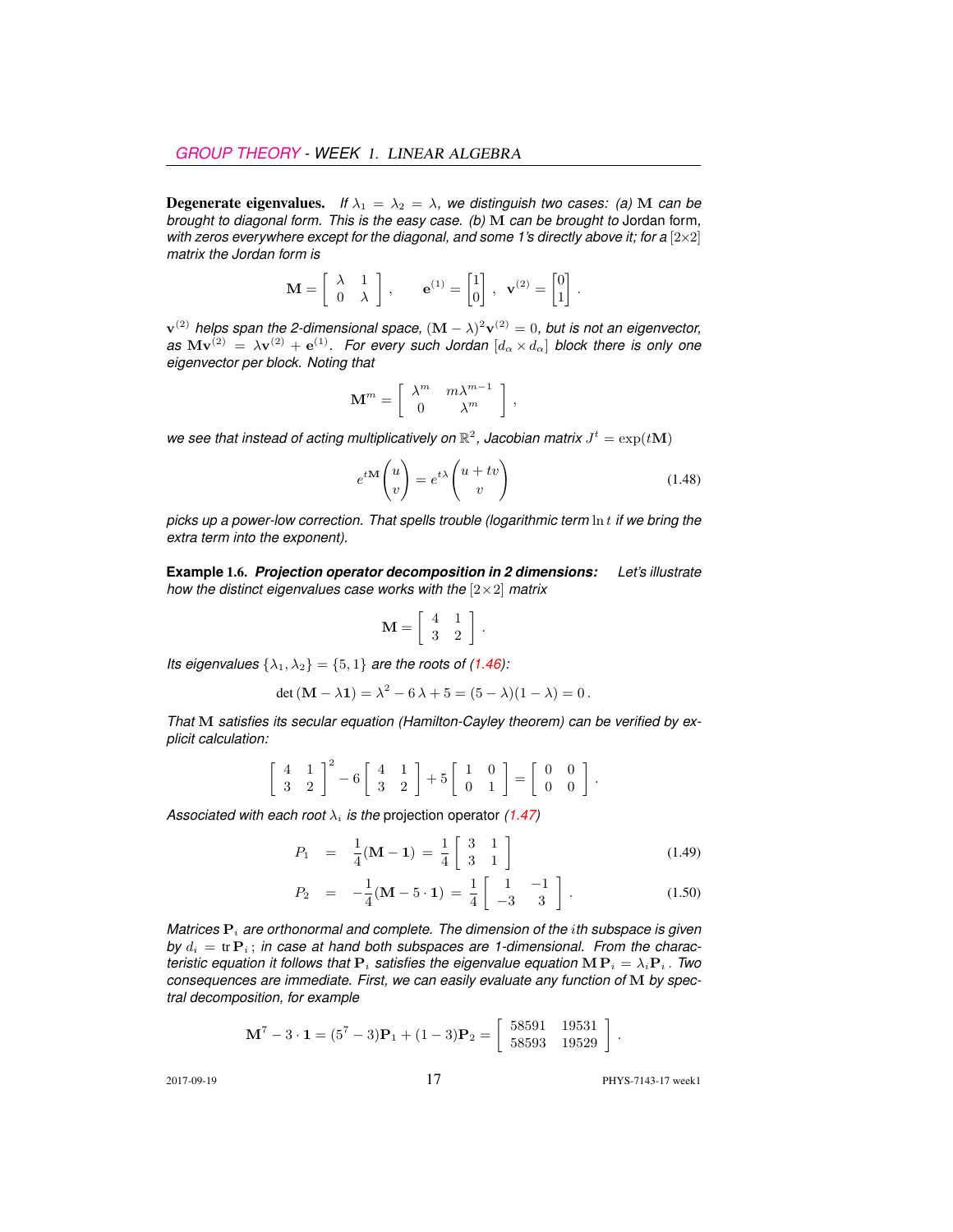*Second, as*  $P_i$  *satisfies the eigenvalue equation, its every column is a right eigenvector, and every row a left eigenvector. Picking first row/column we get the eigenvectors:*

$$
\begin{aligned}\n\{\mathbf{e}^{(1)}, \mathbf{e}^{(2)}\} &= \{ \begin{bmatrix} 1 \\ 1 \end{bmatrix}, \begin{bmatrix} 1 \\ -3 \end{bmatrix} \} \\
\{\mathbf{e}_{(1)}, \mathbf{e}_{(2)}\} &= \{ \begin{bmatrix} 3 \\ 1 \end{bmatrix}, \begin{bmatrix} 1 \\ -1 \end{bmatrix} \},\n\end{aligned}
$$

with overall scale arbitrary. The matrix is not symmetric, so  $\{e^{(j)}\}$  do not form an orthogonal basis. The left-right eigenvector dot products  ${\bf e}_{(j)}\cdot{\bf e}^{(k)}$ , however, are orthogonal *as in (1.37), by inspection. (Continued in example 1.8.)*

**Example** 1.7. *Computing matrix exponentials. If* A *is diagonal (the system is un-* $\mathop{\mathsf{coupled}}\nolimits$ , then  $e^{tA}$  is given by



*If A is diagonalizable,*  $A = FDF^{-1}$ *, where D is the diagonal matrix of the eigenvalues of* A *and* F *is the matrix of corresponding eigenvectors, the result is simple:*  $A^n = (FDF^{-1})(FDF^{-1}) \dots (FDF^{-1}) = FD^nF^{-1}.$  Inserting this into the Taylor se*ries for*  $e^x$  gives  $e^{At} = Fe^{Dt}F^{-1}$ .

*But* A *may not have* d *linearly independant eigenvectors, making* F *singular and forcing us to take a different route. To illustrate this, consider*  $[2 \times 2]$  *matrices. For any linear system in* R 2 *, there is a similarity transformation*

$$
B = U^{-1}AU,
$$

*where the columns of* U *consist of the generalized eigenvectors of* A *such that* B *has one of the following forms:*

$$
B = \left[ \begin{array}{cc} \lambda & 0 \\ 0 & \mu \end{array} \right], \qquad B = \left[ \begin{array}{cc} \lambda & 1 \\ 0 & \lambda \end{array} \right], \qquad B = \left[ \begin{array}{cc} \mu & -\omega \\ \omega & \mu \end{array} \right].
$$

*These three cases, called normal forms, correspond to* A *having (1) distinct real eigenvalues, (2) degenerate real eigenvalues, or (3) a complex pair of eigenvalues. It follows that*

$$
e^{Bt} = \begin{bmatrix} e^{\lambda t} & 0 \\ 0 & e^{\mu t} \end{bmatrix}, \qquad e^{Bt} = e^{\lambda t} \begin{bmatrix} 1 & t \\ 0 & 1 \end{bmatrix}, \qquad e^{Bt} = e^{at} \begin{bmatrix} \cos bt & -\sin bt \\ \sin bt & \cos bt \end{bmatrix},
$$

and  $e^{At} = Ue^{Bt}U^{-1}$ . What we have done is classify all  $[2\times 2]$  matrices as belonging to *one of three classes of geometrical transformations. The first case is scaling, the second is a shear, and the third is a combination of rotation and scaling. The generalization of* these normal forms to  $\mathbb{R}^d$  is called the Jordan normal form.  $($ *J. Halcrow*)

**Example** 1.8. *A simple stable/unstable manifolds pair: Consider the 2-dimensional ODE system*

$$
\frac{dx}{dt} = -x, \quad \frac{dy}{dt} = y + x^2, \tag{1.51}
$$

$$
^{-1}
$$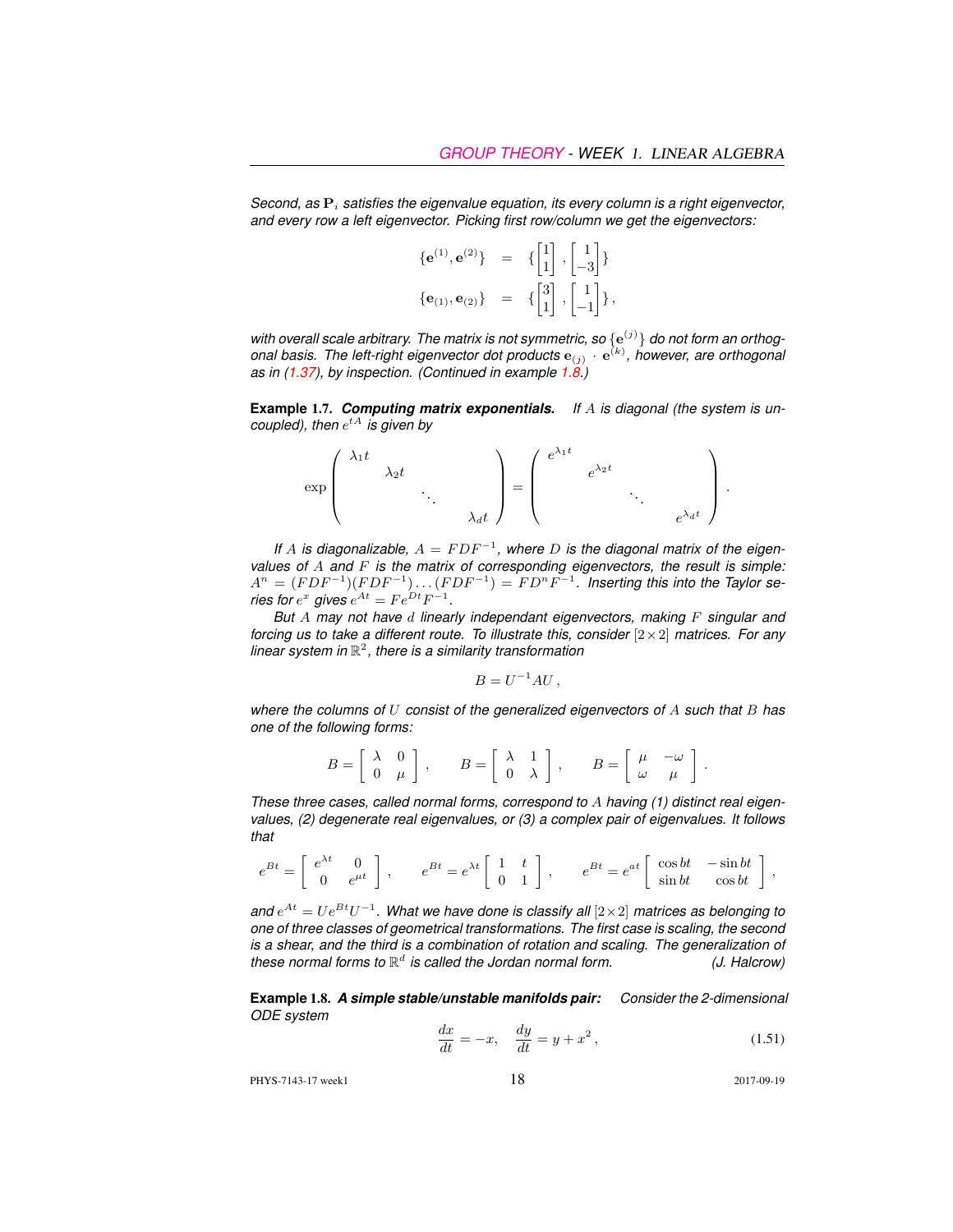

Figure 1.3: The stable/unstable manifolds of the equilibrium  $(x_q, x_q) = (0, 0)$  of 2dimensional flow  $(1.51)$ .

*The flow through a point*  $x(0) = x_0, y(0) = y_0$  *can be integrated* 

$$
x(t) = x_0 e^{-t}, \quad y(t) = (y_0 + x_0^2/3) e^t - x_0^2 e^{-2t}/3.
$$
 (1.52)

*Linear stability of the flow is described by the stability matrix*

$$
\mathbf{A} = \left( \begin{array}{cc} -1 & 0 \\ 2x & 1 \end{array} \right). \tag{1.53}
$$

*The flow is hyperbolic, with a real expanding/contracting eigenvalue pair*  $\lambda_1 = 1$ ,  $\lambda_2 =$  $-1$ *, and area preserving. The right eigenvectors at the point*  $(x, y)$ *,* 

$$
\mathbf{e}^{(1)} = \begin{pmatrix} 0 \\ 1 \end{pmatrix}, \qquad \mathbf{e}^{(2)} = \begin{pmatrix} 1 \\ -x \end{pmatrix}, \tag{1.54}
$$

*can be obtained by acting with the projection operators (see* example 1.5 Decomposition of 2-dimensional vector spaces*)*

$$
\mathbf{P}_{i} = \frac{\mathbf{A} - \lambda_{j} \mathbf{1}}{\lambda_{i} - \lambda_{j}} : \qquad \mathbf{P}_{1} = \left[ \begin{array}{cc} 0 & 0 \\ x & 1 \end{array} \right], \quad \mathbf{P}_{2} = \left[ \begin{array}{cc} 1 & 0 \\ -x & 0 \end{array} \right] \tag{1.55}
$$

*on an arbitrary vector. Matrices* P<sup>i</sup> *are orthonormal and complete. The left eigenvectors are*

$$
\mathbf{e}_{(1)} = (x, 1), \qquad \mathbf{e}_{(2)} = (1, 0), \tag{1.56}
$$

and  $e_{(i)}e^{(j)} = \delta_i^j$ . The flow has a degenerate pair of equilibria at  $(x_q, y_q) = (0, 0)$ , *with eigenvalues (stability exponents),*  $\lambda_1 = 1$ ,  $\lambda_2 = -1$ , eigenvectors  $e^{(1)} = (0,1)$ ,  $e^{(2)} = (1,0)$ . The unstable manifold is the  $y$  axis, and the stable manifold is given by *(see figure 1.3)*

$$
y_0 + \frac{1}{3}x_0^2 = 0 \Rightarrow y(t) + \frac{1}{3}x(t)^2 = 0.
$$
 (1.57)

*(N. Lebovitz)*

#### 1.4.1 Yes, but how do you really do it?

As M has only real entries, it will in general have either real eigenvalues (over-damped oscillator, for example), or complex conjugate pairs of eigenvalues (under-damped oscillator, for example). That is not surprising, but also the corresponding eigenvectors can be either real or complex. All coordinates used in defining the flow are real numbers, so what is the meaning of a *complex* eigenvector?

2017-09-19 **19** PHYS-7143-17 week1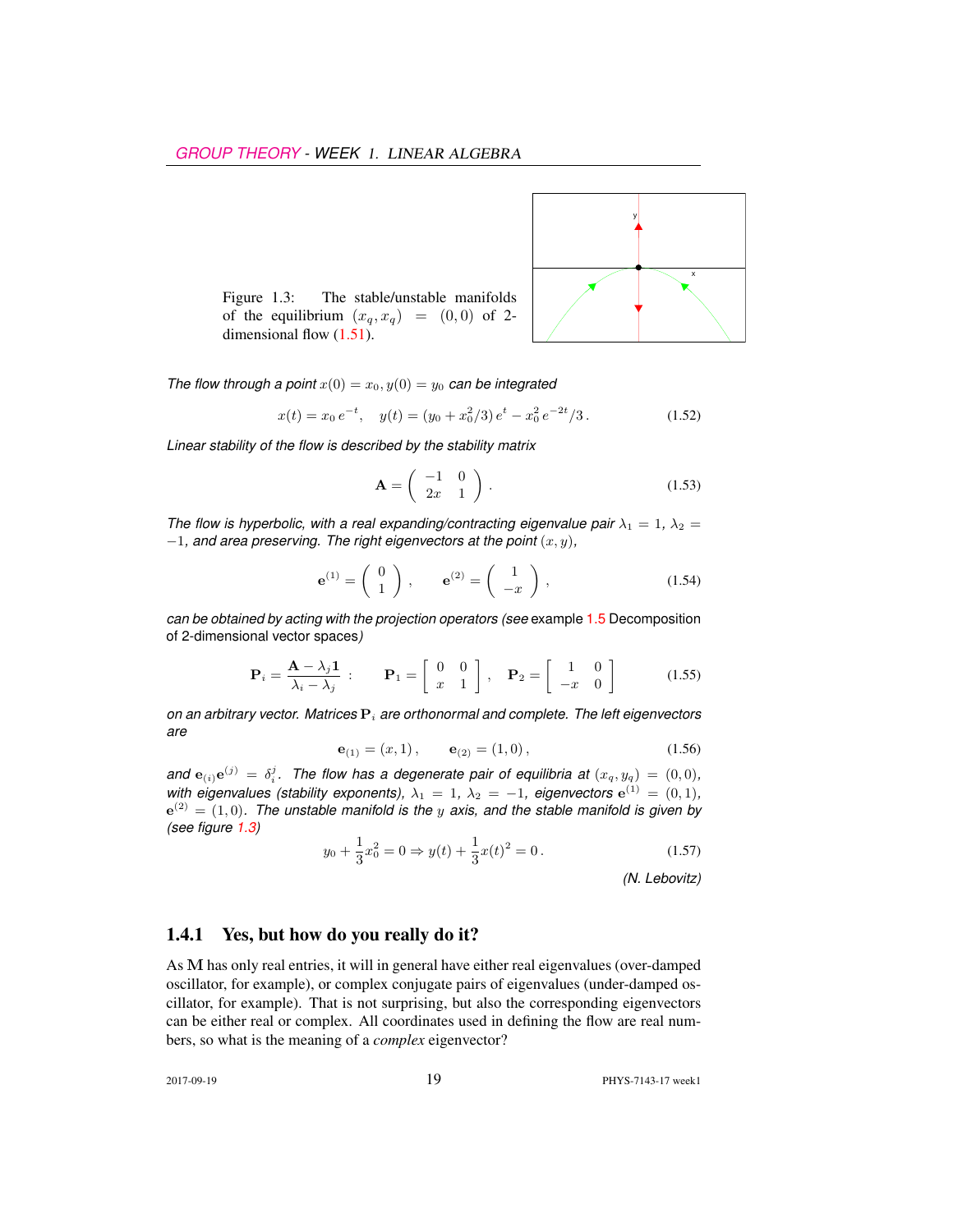If two eigenvalues form a complex conjugate pair,  $\{\lambda_k, \lambda_{k+1}\} = \{\mu + i\omega, \mu - i\omega\}$ , they are in a sense degenerate: while a real  $\lambda_k$  characterizes a motion along a line, a complex  $\lambda_k$  characterizes a spiralling motion in a plane. We determine this plane by replacing the corresponding complex eigenvectors by their real and imaginary parts,  ${e^{(k)}, e^{(k+1)}} \rightarrow {Re e^{(k)}, Im e^{(k)}}$ , or, in terms of projection operators:

$$
\mathbf{P}_k = \frac{1}{2}(\mathbf{R} + i\mathbf{Q}), \qquad \mathbf{P}_{k+1} = \mathbf{P}_k^*,
$$

where  $\mathbf{R} = \mathbf{P}_k + \mathbf{P}_{k+1}$  is the subspace decomposed by the kth complex eigenvalue pair, and  $\mathbf{Q} = (\mathbf{P}_k - \mathbf{P}_{k+1})/i$ , both matrices with real elements. Substitution

$$
\begin{bmatrix} \mathbf{P}_k \\ \mathbf{P}_{k+1} \end{bmatrix} = \frac{1}{2} \begin{bmatrix} 1 & i \\ 1 & -i \end{bmatrix} \begin{bmatrix} \mathbf{R} \\ \mathbf{Q} \end{bmatrix},
$$

brings the  $\lambda_k \mathbf{P}_k + \lambda_{k+1} \mathbf{P}_{k+1}$  complex eigenvalue pair in the spectral decomposition into the real form,

$$
\begin{bmatrix} \mathbf{P}_k \mathbf{P}_{k+1} \end{bmatrix} \begin{bmatrix} \lambda & 0 \\ 0 & \lambda^* \end{bmatrix} \begin{bmatrix} \mathbf{P}_k \\ \mathbf{P}_{k+1} \end{bmatrix} = \begin{bmatrix} \mathbf{R} \mathbf{Q} \end{bmatrix} \begin{bmatrix} \mu & -\omega \\ \omega & \mu \end{bmatrix} \begin{bmatrix} \mathbf{R} \\ \mathbf{Q} \end{bmatrix}, \quad (1.58)
$$

where we have dropped the superscript  $(k)$  for notational brevity.

To summarize, spectrally decomposed matrix M acts along lines on subspaces corresponding to real eigenvalues, and as a  $[2 \times 2]$  rotation in a plane on subspaces corresponding to complex eigenvalue pairs.

## **Commentary**

**Remark** 1.1. Projection operators. The construction of projection operators given in sect. 1.4.1 is taken from refs.  $[2, 3]$ . Who wrote this down first we do not know, lineage certainly goes all the way back to Lagrange polynomials [8], but projection operators tend to get drowned in sea of algebraic details. Arfken and Weber [1] ascribe spectral decomposition (1.36) to Sylvester. Halmos [4] is a good early reference - but we like Harter's exposition [5–7] best, for its multitude of specific examples and physical illustrations. In particular, by the time we get to  $(1.33)$  we have tacitly assumed full diagonalizability of matrix M. That is the case for the compact groups we will study here (they are all subgroups of  $U(n)$ ) but not necessarily in other applications. A bit of what happens then (nilpotent blocks) is touched upon in example 1.5. Harter in his lecture Harter's [lecture 5](https://www.youtube.com/watch?v=jLO7-Pks0QM) (starts about min. 31 into the lecture) explains this in great detail - its well worth your time.

### References

- [1] G. B. Arfken and H. J. Weber, *[Mathematical Methods for Physicists: A Compre](http://books.google.com/books?vid=ISBN9780120598762)[hensive Guide](http://books.google.com/books?vid=ISBN9780120598762)*, 6th ed. (Academic, New York, 2005).
- [2] P. Cvitanović, ["Group theory for Feynman diagrams in non-Abelian gauge the](http://dx.doi.org/10.1103/PhysRevD.14.1536)[ories",](http://dx.doi.org/10.1103/PhysRevD.14.1536) Phys. Rev. D 14[, 1536–1553 \(1976\).](http://dx.doi.org/10.1103/PhysRevD.14.1536)

PHYS-7143-17 week1 20 2017-09-19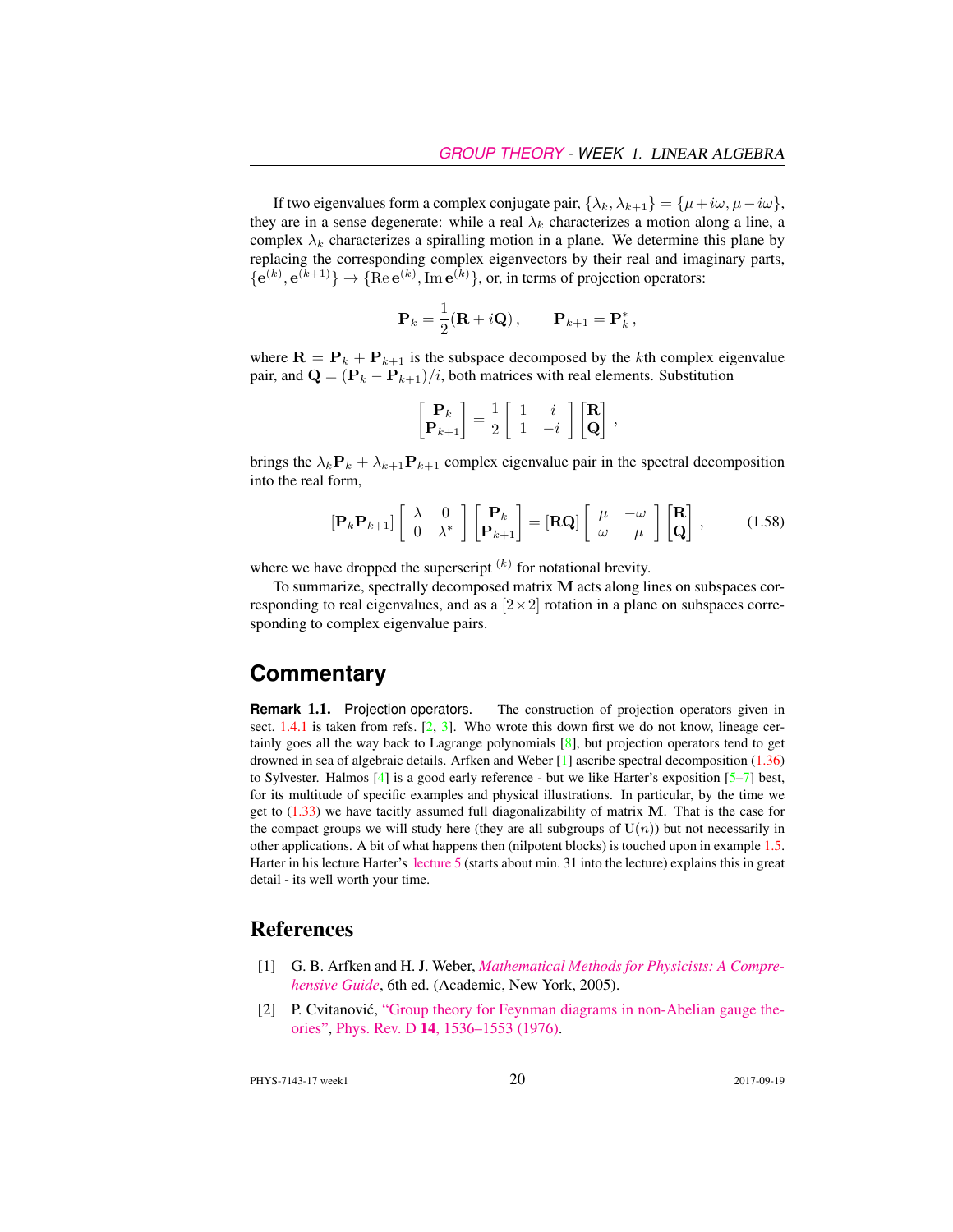- [3] P. Cvitanović, [Classical and exceptional Lie algebras as invariance algebras,](http://birdtracks.eu/refs/OxfordPrepr.pdf) Oxford Univ. preprint 40/77, unpublished., 1977.
- [4] P. R. Halmos, *[Finite-Dimensional Vector Spaces](http://books.google.com/books?vid=ISBN9780691090955)* (Princeton Univ. Press, Princeton NJ, 1948).
- [5] W. G. Harter, ["Algebraic theory of ray representations of finite groups",](http://dx.doi.org/10.1063/1.1664901) [J. Math.](http://dx.doi.org/10.1063/1.1664901) Phys. 10[, 739–752 \(1969\).](http://dx.doi.org/10.1063/1.1664901)
- [6] W. G. Harter, *[Principles of Symmetry, Dynamics, and Spectroscopy](http://www.uark.edu/ua/modphys/markup/PSDS_Info.html)* (Wiley, New York, 1993).
- [7] W. G. Harter and N. D. Santos, ["Double-group theory on the half-shell and the](http://dx.doi.org/10.1119/1.11134) [two-level system. I. Rotation and half-integral spin states",](http://dx.doi.org/10.1119/1.11134) [Amer. J. Phys.](http://dx.doi.org/10.1119/1.11134) 46, [251–263 \(1978\).](http://dx.doi.org/10.1119/1.11134)
- [8] K. Hoffman and R. Kunze, *[Linear Algebra](http://dx.doi.org/10.2307/3617032)*, 2nd ed. (Prentice-Hall, Englewood Cliffs NJ, 1971).
- [9] M. Stone and P. Goldbart, *[Mathematics for Physics: A Guided Tour for Graduate](http://dx.doi.org/10.1017/cbo9780511627040) [Students](http://dx.doi.org/10.1017/cbo9780511627040)* (Cambridge Univ. Press, Cambridge, 2009).

## **Exercises**

1.1. Trace-log of a matrix. Prove that

$$
\det\,M=e^{\mbox{tr}\,\ln M}\,.
$$

for an arbitrary nonsingular finite dimensional matrix  $M$ , det  $M \neq 0$ .

1.2. Stability, diagonal case. Verify that for a diagonalizable matrix  $A$  the exponential is also diagonalizable

$$
J^{t} = e^{tA} = U^{-1} e^{tA_D} U, \quad A_D = UAU^{-1}.
$$
 (1.59)

1.3. **Time-ordered exponentials.** Given a time dependent matrix  $A(t)$ , show that the timeordered exponential

$$
J(t) = \mathbf{T}e^{\int_0^t d\tau A(\tau)}
$$

may be written as

$$
J(t) = \mathbf{1} + \sum_{m=1}^{\infty} \int_0^t dt_1 \int_0^{t_1} dt_2 \cdots \int_0^{t_{m-1}} dt_m A(t_1) A(t_2) \cdots A(t_m).
$$
 (1.60)

(Hint: for a warmup, consider summing elements of a finite-dimensional symmetric matrix  $S = S^{\top}$ . Use the symmetry to sum over each matrix element once; (1.60) is a continuous limit generalization, for an object symmetric in  $m$  variables. If you find this hint confusing, ignore it:) Verify, by using this representation, that  $J(t)$  satisfies the equation

$$
\dot{J}(t) = A(t)J(t),
$$

with the initial condition  $J(0) = 1$ .

21 **PHYS-7143-17** week1